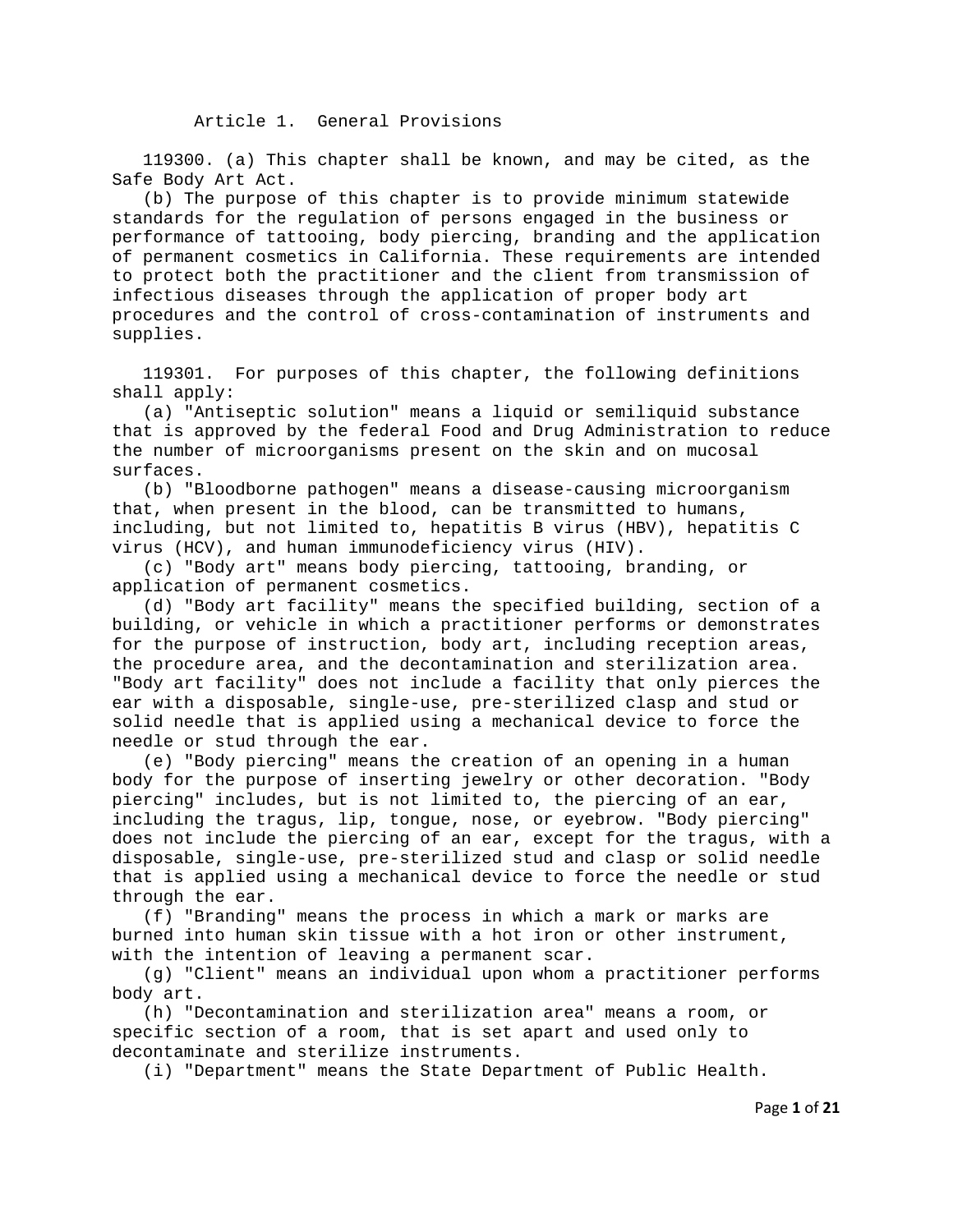(j) "Decontamination" means the use of physical or chemical means to remove, inactivate, or destroy bloodborne pathogens on a surface or item to the point where the pathogens are no longer capable of transmitting infectious particles and the surface or item is rendered safe for handling, use, or disposal.

 (k) "Disinfectant" means a product that is registered by the federal Environmental Protection Agency and the Department of Pesticide Regulation, as indicated on the label, to reduce or eliminate the presence of disease-causing microorganisms, including human immunodeficiency virus (HIV) and hepatitis B virus (HBV) for use in decontaminating work surfaces.

 (l) "Enforcement officer" means all local health officers, directors of environmental health, and duly authorized registered environmental health specialists and environmental health specialist trainees.

(m) "Hand hygiene" means either of the following:

 (1) Thoroughly washing all surfaces of the hands and under the fingernails with soap and warm water.

 (2) In the absence of contamination with blood or other bodily fluids, or obvious soiling, applying an antiseptic solution to all the surfaces of the hands and underneath the fingernails.

 (n) "Instrument" means a nonmedical application device used in performing body art, including, but not limited to, needles, needle bars, needle tubes, forceps, hemostats, tweezers, razors, or razor blades.

 (o) "Local enforcement agency" means the local health agency of the county, city, or city and county. In jurisdictions where the local health agency and the environmental health agency are separate departments, the jurisdiction shall specify which entity will be the local enforcement agency for purposes of this chapter.

 (p) "Mucosal surface" means the moisture-secreting membrane lining of all body cavities or passages that communicates with the exterior, including, but not limited to, the nose, mouth, vagina, and urethra.

(q) "Owner" means either of the following:

 (1) The person or persons whose name or names appear on the health permit, business license, property deed, or rental agreement of the body art facility.

 (2) A person, acting as a principal of a corporation or partnership, who employs practitioners to perform body art or other activity regulated by this chapter.

 (r) "Permanent cosmetics" means the application of pigments in human skin tissue for the purpose of permanently changing the color or other appearance of the skin. This includes, but is not limited to, permanent eyeliner, eyebrow, or lip color.

 (s) "Potable water" means water that complies with the standards for transient non-community water systems pursuant to the California Safe Drinking Water Act (Chapter 4 (commencing with Section 116275) of Part 12).

 (t) "Practitioner" means a person who performs body art on a client.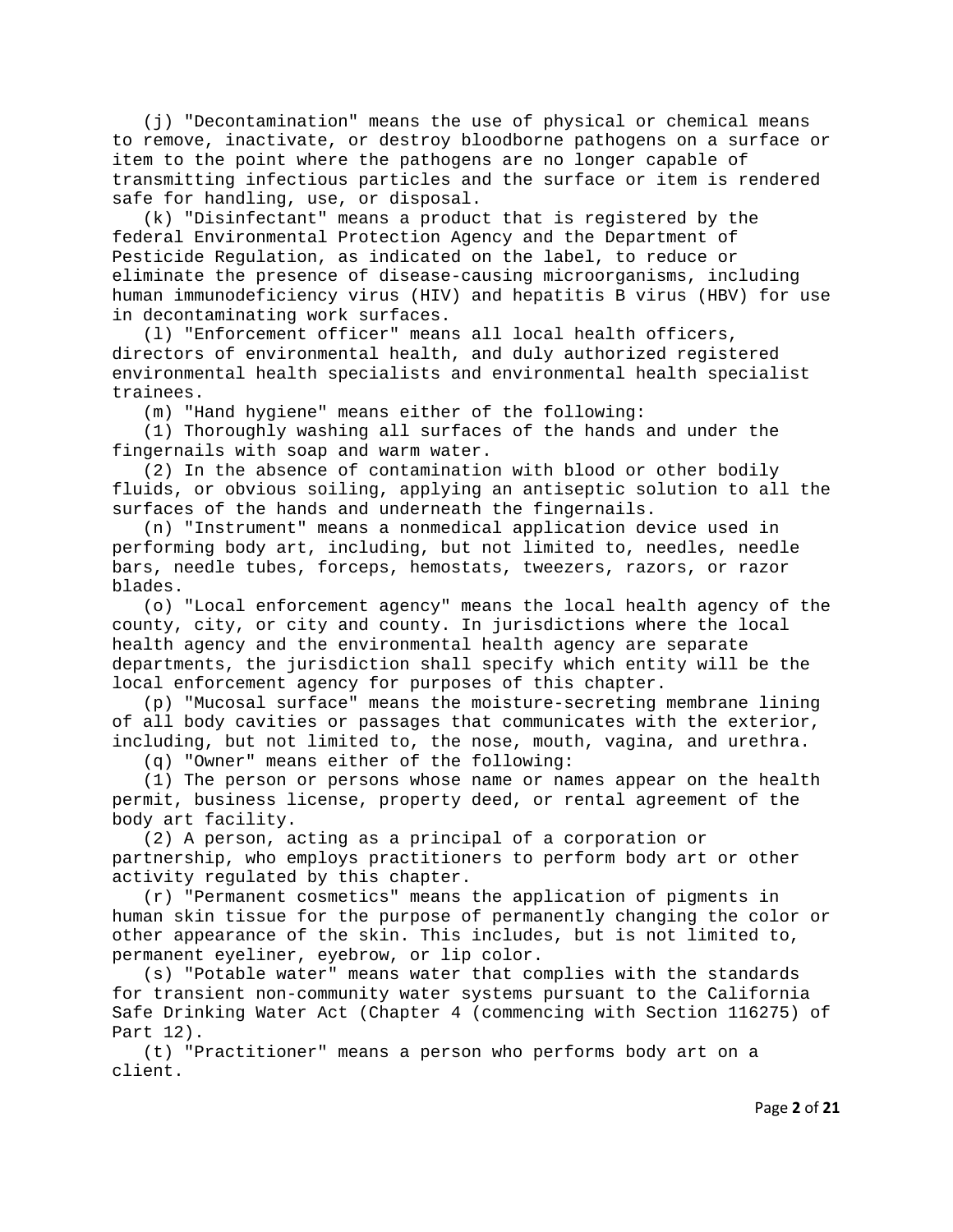(u) "Procedure area" means a room, or designated portion of a room, that is set apart and only used to perform body art.

 (v) "Procedure site" means the area or location on the human body selected for the placement of body art.

 (w) "Sharps waste" means a device or instrument having acute, rigid corners, edges or protuberances capable of cutting or piercing the skin, that has been used in the performance of body art and has not been disinfected or sterilized following use, including but not limited to, any of the following:

(1) Tattooing needles and needle bars.

(2) Disposable piercing needles.

(3) Disposable razors.

 (x) "Sharps waste container" means a rigid, puncture resistant, commercial container that, when sealed, is leak resistant and cannot be reopened without great difficulty. Such containers shall be designed and constructed specifically for the proper containment of sharps waste.

 (y) "Sponsor" means an individual or business entity, including an event coordinator or manager, responsible for the organization of a convention, trade show, or other temporary event that includes a body art demonstration booth. A sponsor may also be a body art practitioner.

 (z) "Sterilization" means the complete destruction of all microbial life forms, including spores.

 (aa) "Tattooing" means the insertion of pigment in human skin tissue by piercing with a needle.

 (ab) "Vehicle" means a vehicle that has been fitted or designed to perform body art.

 (ac) "Warm water" means water that is supplied through a mixing valve or combination faucet at a temperature of at least 100 degrees Fahrenheit.

 (ad) "Workstation" means the area within a procedure area where a practitioner performs body art. The workstation includes, but is not limited to, the client chair or table, counter, mayo stand, instrument tray, storage drawer, and practitioner's chair.

Article 2. Restrictions on the Performance of Body Art

 119302. (a) Pursuant to Section 653 of the Penal Code, a client shall be at least 18 years of age to be offered or to receive a tattoo or permanent cosmetics application, regardless of parental consent.

 (b) Pursuant to Section 652 of the Penal Code, persons under 18 years of age shall not be offered or receive a body piercing unless the piercing is performed in the presence of his or her parent or guardian.

 (c) A client shall be at least 18 years of age to be offered or to receive a branding, regardless of parental consent.

 (d) The piercing or application of permanent cosmetics to the nipples or genitals of a minor is prohibited. The application of permanent cosmetics to the nipples of a minor is authorized when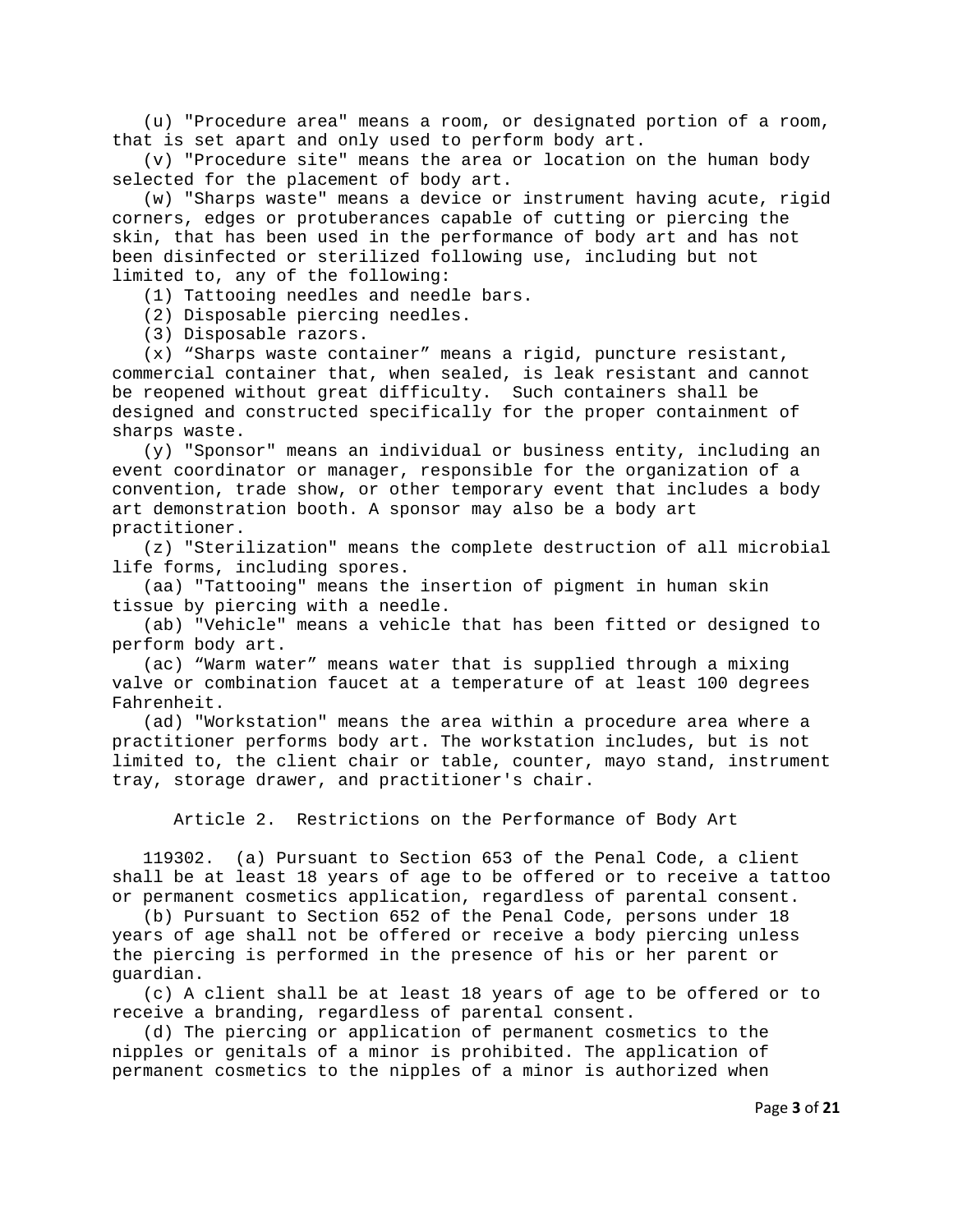applied by a registered permanent cosmetic technician with the consent of the minor's parent or guardian and as directed by a physician.

 (e) A body art facility may refuse to perform body piercing on a minor, regardless of parental or guardian consent.

 119303. (a) Prior to the performance of body art, the client shall read, complete, and sign an informed consent form that shall include, but not be limited to, all of the following information:

(1) A description of the procedure.

 (2) A description of what the client should expect following the procedure, including suggested care and any medical complications that may occur as a result of the procedure.

(3) A statement regarding the permanent nature of body art.

 (4) Notice that tattoo inks, dyes, and pigments have not been approved by the federal Food and Drug Administration and that the health consequences of using these products are unknown.

(5) Post procedure instructions that include all of the following:

(A) Information on the care of the procedure site.

(B) Restrictions on physical activities such as bathing,

recreational water activities, gardening, or contact with animals, and the duration of the restrictions.

 (C) Signs and symptoms of infection, including, but not limited to, redness, swelling, tenderness of the procedure site, red streaks going from the procedure site towards the heart, elevated body temperature, or purulent drainage from the procedure site.

(D) Signs and symptoms that indicate the need to seek medical care.

 (b) Prior to the performance of body art, the client shall receive, complete, and sign a questionnaire that includes all of the following information:

(1) Whether the client may be pregnant.

 (2) Whether the client has a history of herpes infection at the proposed procedure site, diabetes, allergic reactions to latex or antibiotics, hemophilia or other bleeding disorder, or cardiac valve disease.

 (3) Whether the client has a history of medication use or is currently using medication, including being prescribed antibiotics prior to dental or surgical procedures.

 (4) Other risk factors for bloodborne pathogen exposure. (c) All information gathered from the client that is personal medical information and that is subject to the federal Health Insurance Portability and Accountability Act of 1996 (HIPAA) or similar state laws shall be maintained or disposed of in compliance with those provisions.

 119304. This chapter does not restrict the activities of a physician and surgeon licensed under Chapter 5 (commencing with Section 2000) of Division 2 of the Business and Professions Code or a physician assistant licensed under Chapter 7.7 (commencing with Section 3500) of Division 2 of the Business and Professions Code. Nothing in this chapter authorizes a practitioner to perform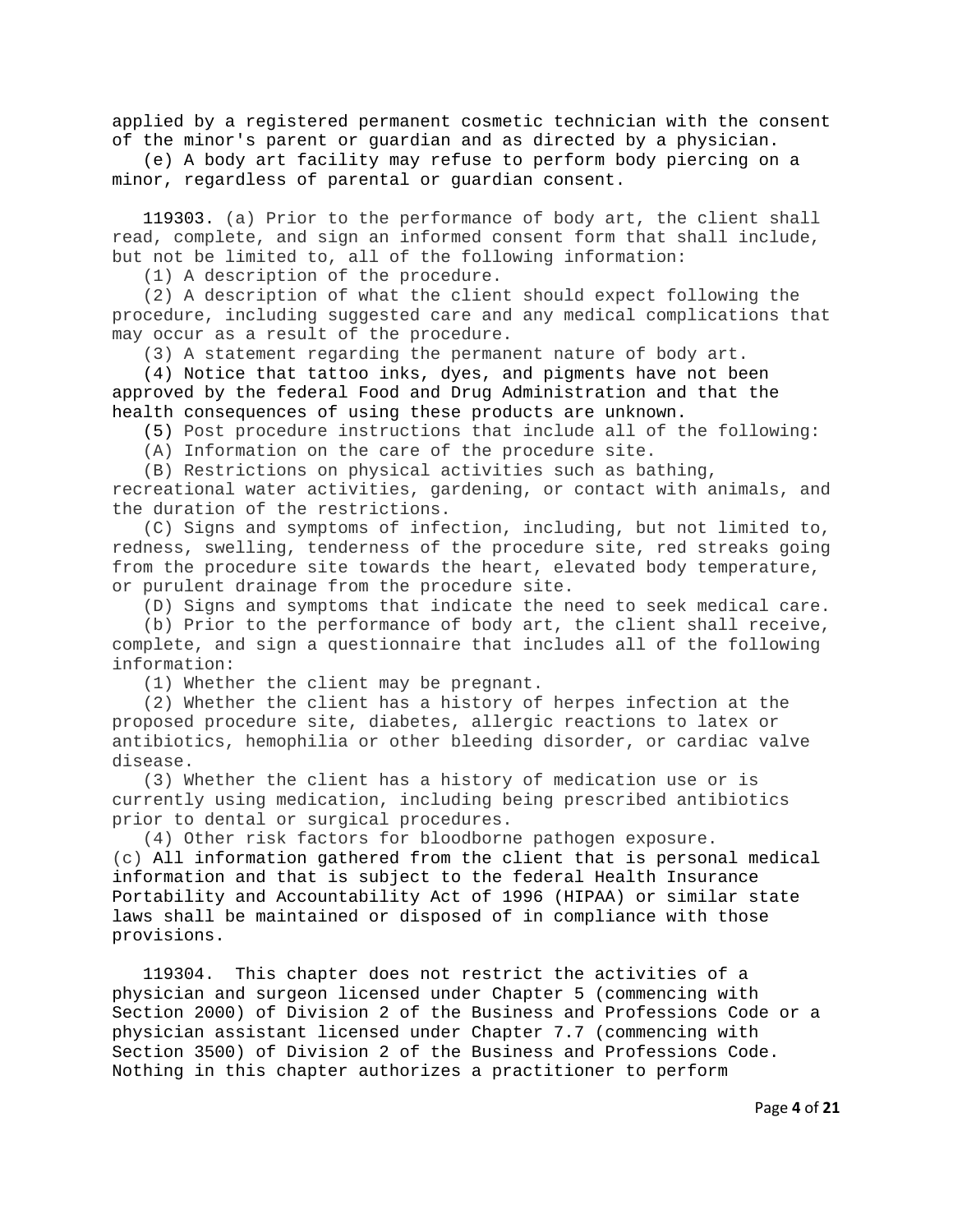activities that are restricted under Chapter 5 (commencing with Section 2000) of Division 2 of the Business and Professions Code.

Article 3. Practitioner Registration

 119306. (a) A person shall not perform body art at any location other than a permitted permanent or temporary body art facility.

 (b) A person shall not perform body art if he or she is not registered with the local enforcement agency.

 (c) As a condition of registration, the applicant shall provide all of the following:

 (1) Evidence of current hepatitis B vaccination, including applicable boosters, unless the practitioner can demonstrate hepatitis B immunity or has complied with current federal OSHA hepatitis B vaccination declination requirements.

 (2) Evidence of completion of OSHA Bloodborne Pathogen Training consistent with Section 119307 and pursuant to paragraph (2) of subdivision (g) of Section 5193 of Title 8 of the California Code of Regulations or its successor.

(3) Proof that he or she is 18 years of age or older.

 (4) Self-certification of, knowledge of, and commitment to meet state law and relevant local regulations pertaining to body art safety.

 (5) His or her business address and the address at which he or she will perform any activity regulated by this chapter.

 (6) Payment of a registration fee directly to the local enforcement agency. The local enforcement agency shall set the fee at an amount not to exceed the amount necessary but that is sufficient to cover the actual costs of administering the program.

 (d) A practitioner shall display, in a place readily visible to the public at the body art facility where the practitioner is performing body art, the certificate confirming registration with the local enforcement agency in the jurisdiction in which that practice is conducted.

 (e) A valid and current registration issued by a local enforcement agency shall be valid in any other jurisdiction for no more than five consecutive days, or 15 days total, in any one calendar year.

 (f) Practitioner registration shall be renewed annually by a process to be determined by the local enforcement agency.

 (g) A practitioner shall obtain all necessary permits to conduct business, including, but not limited to, being registered with the local enforcement agency. In addition to the penalties available pursuant to Article 6 (commencing with Section 119320), a practitioner who violates this subdivision shall be subject to suspension and a penalty not to exceed three times the cost of registration.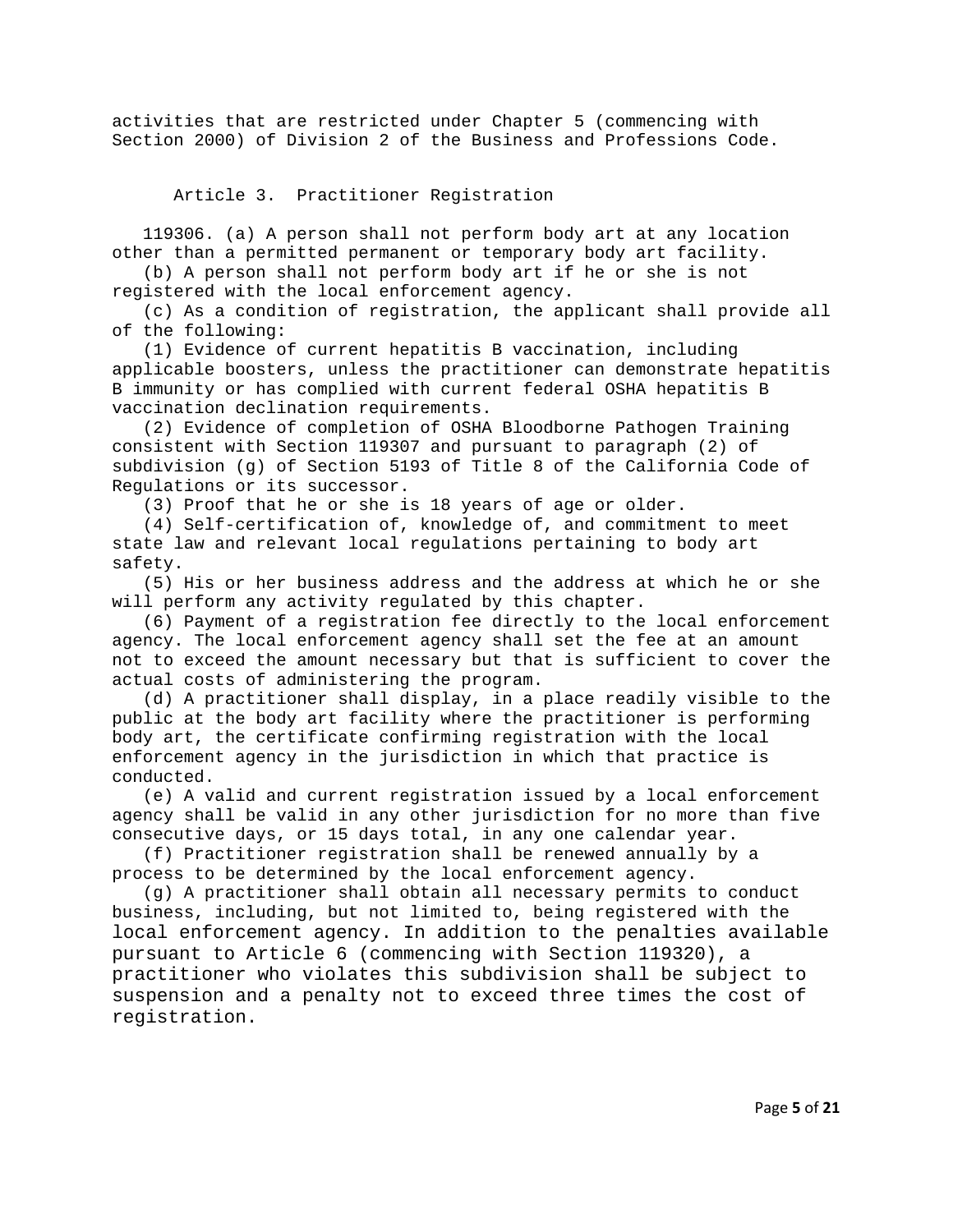119307. (a) Prior to registering with the local enforcement agency, a practitioner shall complete a Bloodborne Pathogens Exposure Control Training program that is specific to his or her practice.

 (b) An owner shall provide Bloodborne Pathogens Exposure Control Training pursuant to the requirements of paragraph (2) of subdivision (g) of Section 5193 of Title 8 of the California Code of Regulations, or its successor, for all employees, practitioners, and volunteers who perform duties within the decontamination and sterilization area or procedure area.

 (c) The Bloodborne Pathogens Exposure Control Training shall meet all of the following criteria:

 (1) Training shall be conducted by a person or persons who are knowledgeable in exposure control and infection prevention in the body art setting and who are approved by the local enforcement agency in accordance with the provisions of this section.

 (2) Training and training materials shall be specific to performing body art.

 (3) Training shall consist of not less than two hours of instruction that includes all of the following:

 (A) A copy and explanation of the Division of Occupational Safety and Health, Bloodborne Pathogens Standard, contained in Section 5193 of Title 8 of the California Code of Regulations, or its successor.

 (B) A copy and explanation of applicable county, city, or city and county ordinances that pertain to bloodborne pathogen transmission control in body art.

 (C) Discussion of transmission, control, and symptoms of the diseases caused by bloodborne pathogens.

 (D) Discussion of tasks involved in performing body art and how those tasks may lead to exposure to bloodborne pathogens for the client or practitioner.

 (E) Discussion of the types and uses of personal protective equipment, such as disposable gloves, including an explanation of the limitations of the equipment.

 (F) Discussion of the types of tasks, proper task technique, and order of tasks before and after putting on and removing personal protective equipment, to avoid contamination.

 (G) Discussion of the importance of hand hygiene and a demonstration of proper hand hygiene techniques.

 (H) Discussion of choice, use, and storage of disinfectants and antiseptics.

 (I) Information on the signage required for biohazard materials and the importance of properly labeling chemicals and supplies.

 (J) Information on hepatitis B vaccine, including safety and accessibility.

 (K) Discussion of what constitutes a bloodborne pathogen exposure incident, including all of the following:

 (i) Examples of bloodborne pathogen exposure, how the exposure occurred, and what actions to take to prevent or minimize future exposures.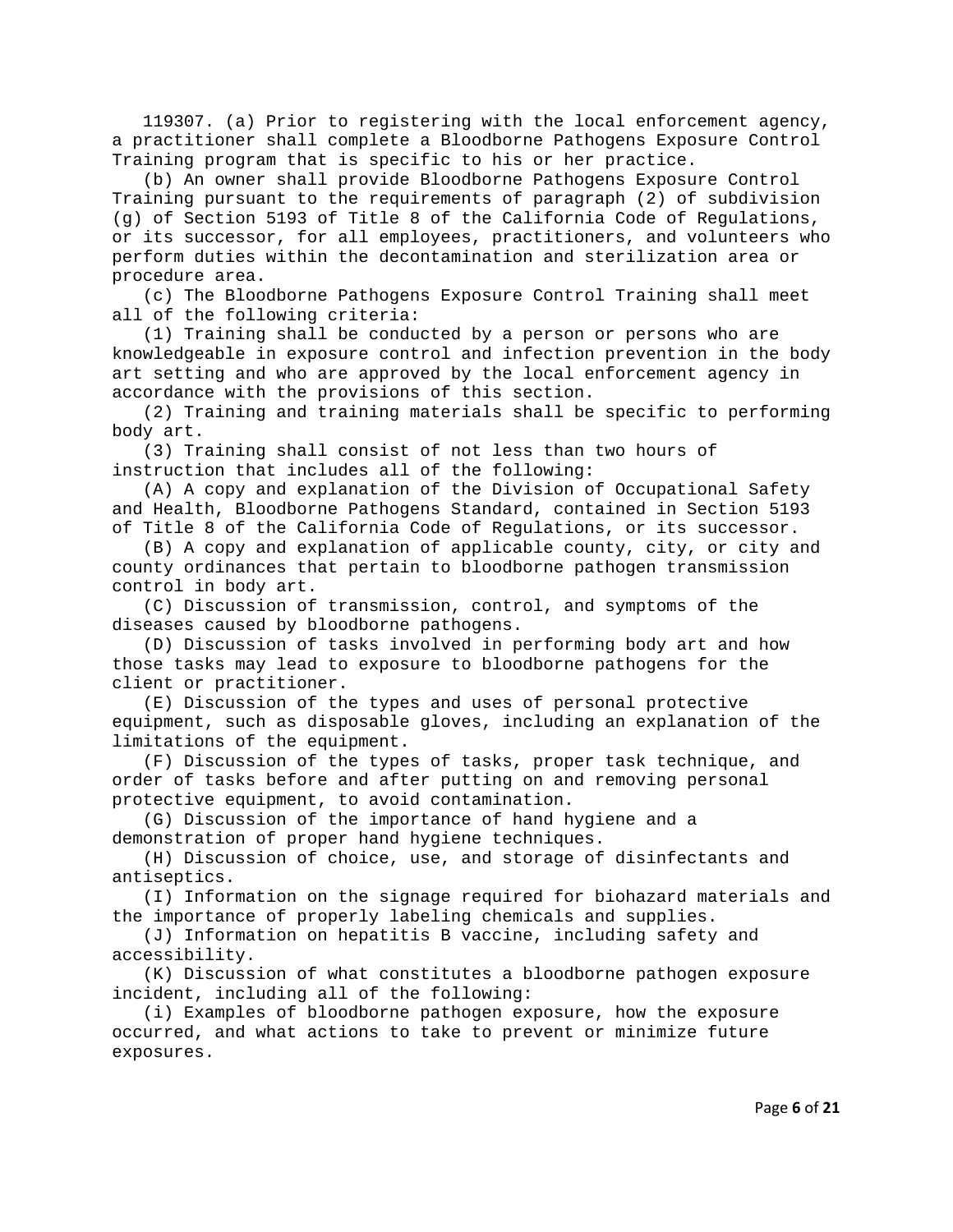(ii) Risk of infection following a bloodborne pathogen exposure incident.

 (iii) Procedures to be followed after an exposure incident, including medical follow-up.

 (L) Opportunities for interactive questions and answers with the instructor.

 (d) Each person required to complete a Bloodborne Pathogens Exposure Control Training program pursuant to this section shall annually complete a minimum of two hours of Bloodborne Pathogens Exposure Control Training update presented by a trainer eligible pursuant to paragraph (1) of subdivision (c).

 (e) Records of training required pursuant to this section shall be maintained for three years and shall be available for inspection upon request of the enforcement officer.

 119308. (a) Before performing body art, the practitioner shall do all of the following:

 (1) Wash and dry his or her hands consistent with sound hygienic practices.

(2) Put on a clean apron, bib, or lap pad over clean, dry clothing.

 (3) Put on personal protective equipment that is appropriate for the task.

 (4) Don clean, previously unused, disposable examination gloves on both hands just prior to the procedure. Gloves shall be worn throughout the procedure. If gloves come into contact with an object or surface other than the client's prepared skin or material to be used for the procedure, or if a glove is torn or punctured, both gloves shall be removed, hand hygiene performed, and new, clean, previously unused, disposable examination gloves shall be donned. If gloves are removed for any reason during a procedure, hand hygiene shall be performed prior to donning new, clean, previously unused, disposable examination gloves.

 (5) If the skin at the procedure site is to be shaved, the skin shall be first washed with soap and water. A single-use, disposable razor shall be used to shave the procedure site and then discarded into a sharps container.

 (6) Immediately prior to performing the body art, the client's skin shall be prepared with an antiseptic solution, antimicrobial, or microbicide, according to manufacturer's instructions. The item used for application shall be discarded after use.

 (b) At the completion of the procedure, the practitioner shall do all of the following:

(1) Answer questions regarding the procedure site.

(2) Provide post procedure instructions.

(3) When covering a procedure site, use a sterile dressing.

 (4) Place all used or discarded sharps waste in a sharps waste container.

 (5) Wash and disinfect reusable instruments as provided in subdivisions (d) and (e) of Section 119309.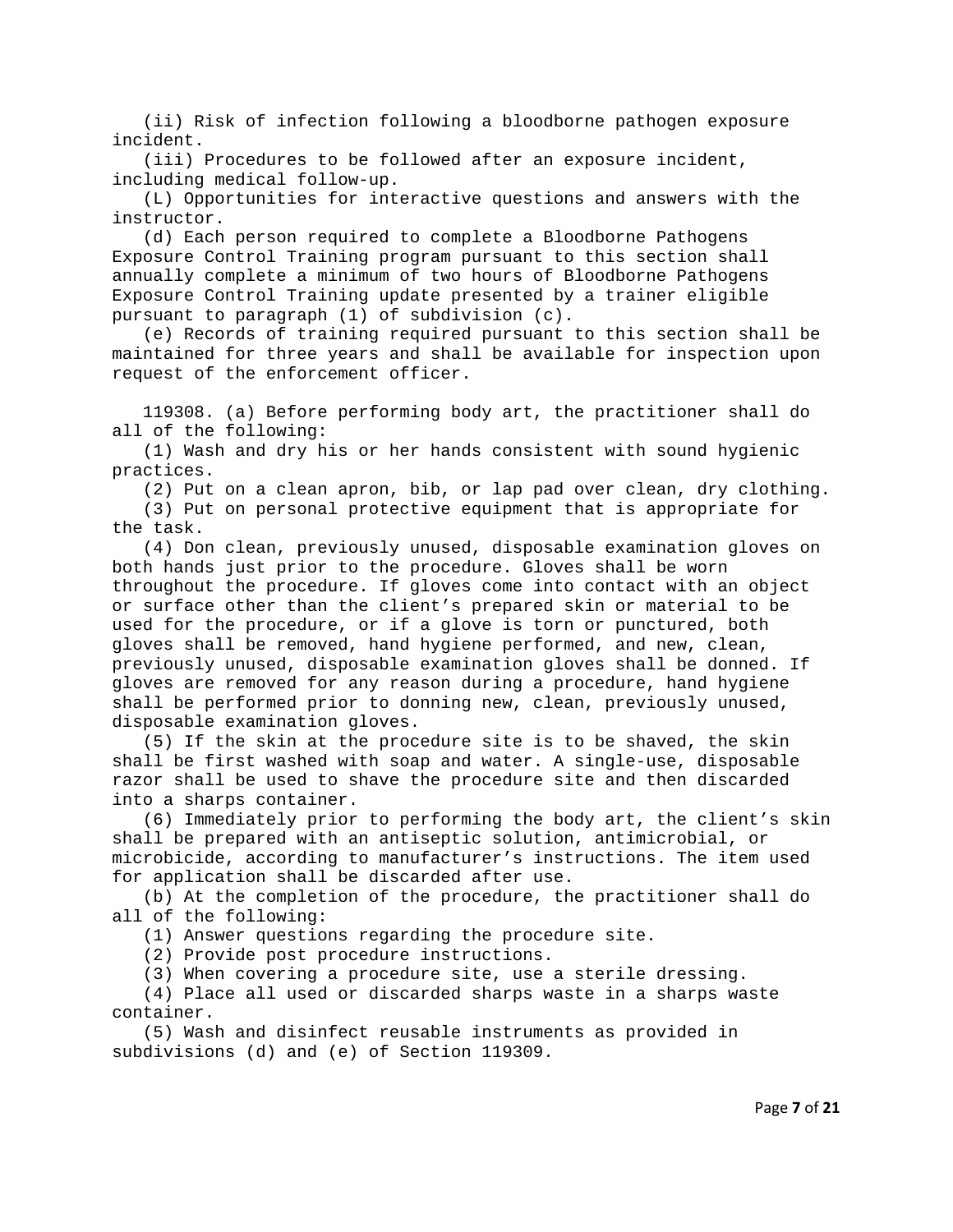(6) Package and sterilize reusable instruments that may have come in contact with non-intact skin or mucosal surfaces.

(7) Clean and decontaminate the workstation and procedure area.

 119309. (a) The practitioner shall maintain a clean and sanitary environment.

 (b) All solid surfaces and objects in the procedure area and the decontamination and sterilization area that have come into contact with the client or the materials used in performing the body art, including, but not limited to, chairs, armrests, tables, countertops, and trays, shall be immediately cleaned and decontaminated after each use by application of a disinfectant, used according to manufacturer's directions.

 (c) The surfaces and objects in the procedure area shall be disinfected again before use if the area has been used for any activity following its previous disinfection.

 (d) The practitioner shall wear disposable gloves on both hands when touching, decontaminating, or handling a surface, object, instrument, or jewelry that is soiled or that is potentially soiled with human blood.

 (e) An instrument or other reusable item that comes into contact with non-intact skin or mucosal surfaces shall either be single use or be cleaned, decontaminated, packaged, and sterilized after each procedure. Sterilization shall be accomplished pursuant to the procedures established in Section 119315 by steam autoclave.

 (f) An instrument or reusable item that does not come into contact with non-intact skin or mucosal surfaces shall be washed with a solution of soap and water, using a brush that is small enough to clean the interior surfaces, and decontaminated after each procedure.

 (g) A reusable item that cannot be immediately washed, disinfected, and sterilized following completion of the body art procedure shall be placed in a basin of water with or without detergent.

 (h) Sterile instrument packs shall be evaluated before use, and if the integrity of a pack is compromised in any way, including, but not limited to, being torn, punctured, wet, or having evidence of potential moisture contamination, the instrument pack shall be discarded or reprocessed before use.

 (i) No food, drink, tobacco product, or personal effects are permitted in the procedure area. The practitioner shall not eat, drink, or smoke while performing a procedure. If a client requests to eat, drink, or smoke, the procedure shall be stopped and the procedure site shall be protected from possible contamination while the client leaves the procedure area to eat, drink, or smoke.

 (j) Branding shall not be done with another client in the procedure area. During the procedure, the practitioner and the client shall wear appropriate protective face filter masks.

 119310. (a) Jewelry placed in newly pierced skin shall be sterilized prior to piercing as specified in Section 119315 or shall be purchased pre-sterilized. Sterile jewelry packs shall be evaluated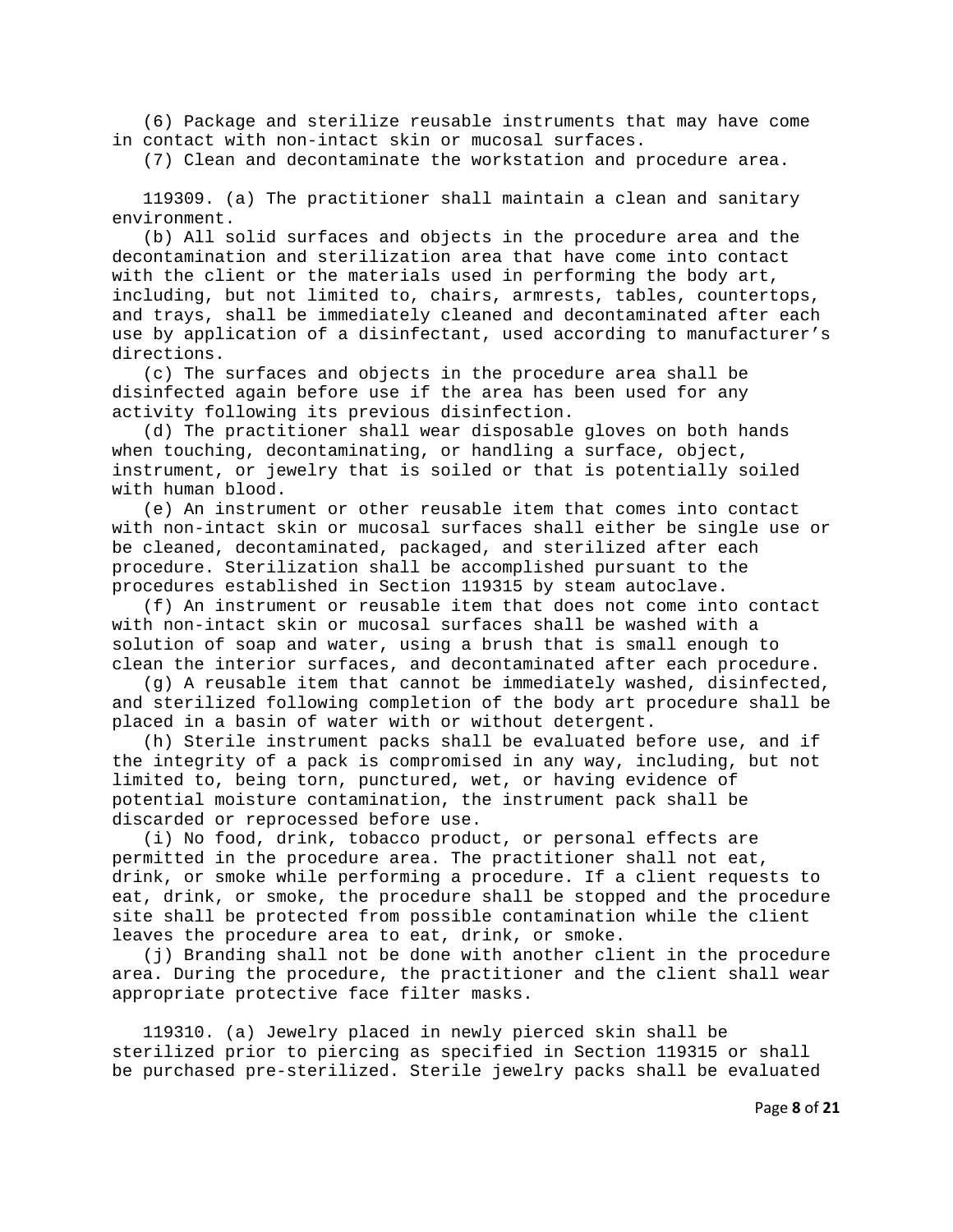before use and, if the integrity of a pack is compromised, including, but not limited to, being torn, wet, or punctured, the pack shall be discarded or reprocessed before use.

 (b) Only jewelry made of ASTM F138, ISO 5832-1, and AISI 316L or AISI 316LVM implant grade stainless steel, solid 14-karat through 18 karat yellow or white gold, niobium, ASTM F 136 6A4V titanium, platinum, or other materials found to be equally biocompatible shall be placed in newly pierced skin.

 (c) Ear piercing equipment with a disposable, single-use, presterilized stud and clasp may be used only for piercing the ear pursuant to Article 7 (commencing with Section 119325).

 (d) If measuring the body piercing site is necessary, clean calipers shall be used and the skin marked using clean toothpicks and ink or a single-use marking pen.

 119311. (a) A product applied to the skin prior to tattooing or application of permanent cosmetics, including, but not limited to, stencils and marking and transfer agents, including pens, shall be single use and discarded into a waste container at the end of the procedure unless the product can be disinfected for reuse.

 (b) Only commercially manufactured inks, dyes, and pigments shall be used.

 (c) Inks, pigments, soaps, and other products in multiple-use containers shall be dispensed in a manner to prevent contamination of the storage container and its remaining contents through the use of a single-use receptacle.

 (d) Inks and pigments shall be placed into a clean, single-use receptacle. The inks and pigments remaining in the receptacle shall be discarded immediately upon completion of the procedure.

 (e) If a tray is used for inks or pigments, it shall be decontaminated after each procedure.

 (f) Only single-use needles and needle bars shall be used in tattooing and the application of permanent cosmetics. Needles and needle bars that are purchased in a non-sterilized state, shall be sterilized, pursuant to the process required by Section 119315.

 (g) Needles, needle bars, grommets, and razors shall be discarded into a sharps waste container immediately upon completion of the procedure.

 (h) Any part of a tattooing machine that may be touched by the practitioner during the procedure shall be covered with a disposable plastic sheath that is discarded upon completion of the procedure, and the machine shall be decontaminated upon completion of the procedure.

 (i) A machine used to insert pigments shall be designed with removable tip parts between the tip and motor housing, and in a manner that will prevent backflow into enclosed parts of the motor housing.

 (j) A hand tool used to insert pigment shall be disposed of in a sharps container, with the sharps intact, unless the needle can be mechanically ejected from the hand tool.

Article 4. Permanent Body Art Facilities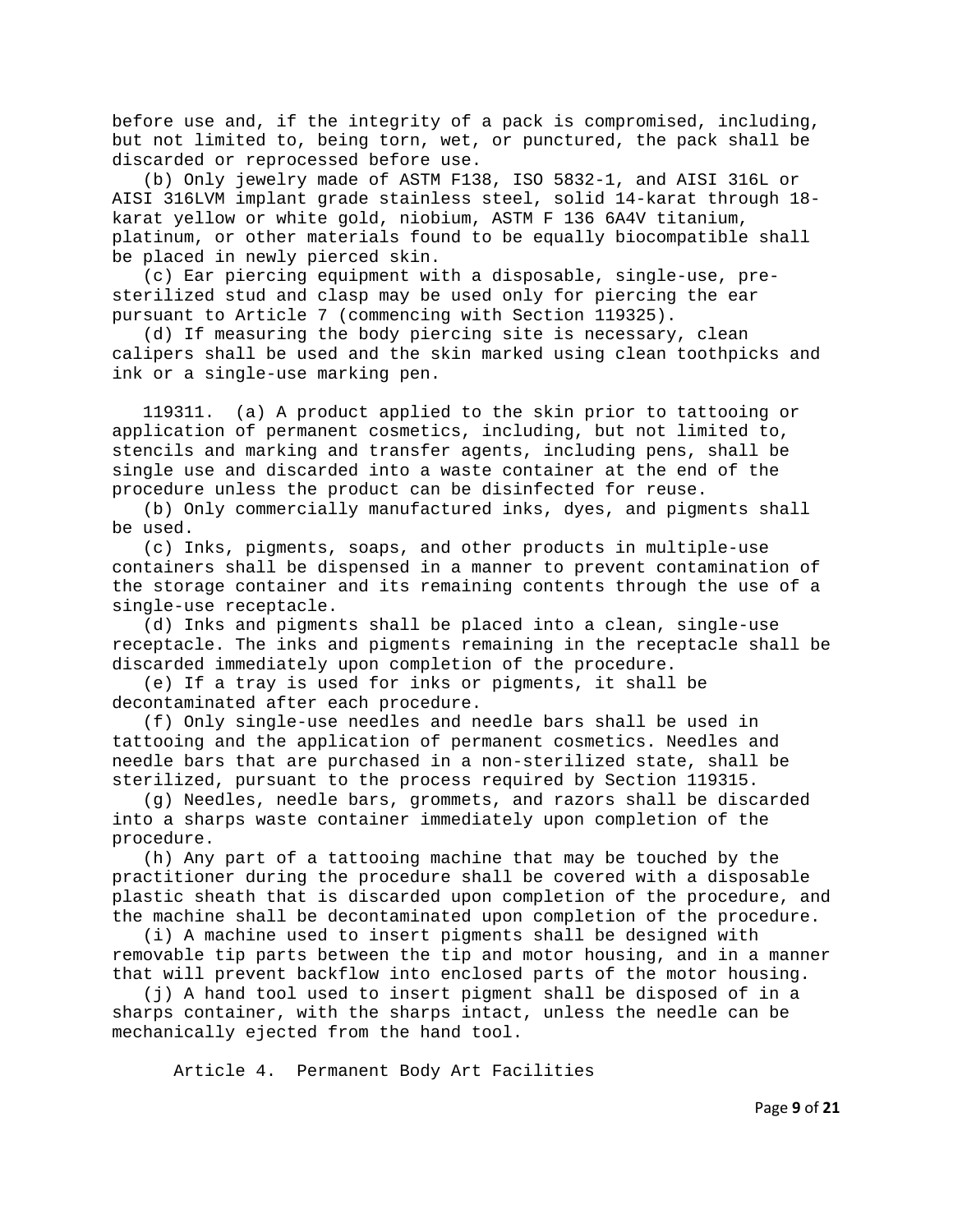119312. (a) A body art facility shall not conduct business without a valid health permit.

 (b) No body art facility shall allow a practitioner who does not possess a valid practitioner registration to perform body art procedures at the facility.

 (c) An owner of a body art facility shall notify the local enforcement agency in writing within 30 days of the resignation, termination, or new hire of a body art practitioner at the body art facility.

 (d) The application for a health permit for a body art facility shall include all of the following:

 (1) A copy of the facility's infection prevention control plan, as required by Section 119313.

 (2) A fee, as set by the local enforcement agency at an amount not to exceed the amount necessary but that is sufficient to cover the actual costs of administration of the program. Fees established by this section shall be used exclusively in support of activities pursuant to this chapter.

 (e) The local enforcement agency shall issue a health permit after an investigation has determined that the proposed body art facility and its method of operation meets the specifications of the approved plans or conforms to the requirements of this article.

 (f) A health permit is valid only for the location of the facility and the time period indicated on the permit and may not be transferred to another owner or facility.

 (g) The health permit shall be posted in a conspicuous place at the body art facility. Certificates of registration for all practitioners performing body art in that facility shall also be prominently displayed either near the health permit or at the individual practitioner's procedure area if each practitioner has a designated area.

 (h) A person proposing to construct a practice site or mobile practice site, other than a temporary body art event booth, shall submit plans to the Plan Review Unit of the local enforcement agency. The plans shall be approved in advance of the issuance of a building, plumbing, or electrical permit. All required corrections must be made and the body art facility approved to open before body art can be performed in the facility.

 (i) Health permits shall be renewed annually through a process to be determined by the local enforcement agency.

 (j) The county may suspend or revoke the permit of a body art facility if a person who does not possess a valid practitioner registration is allowed to perform body art.

 (k) An owner who operates a body art facility shall obtain all necessary permits to conduct business, including, but not limited to, a permit issued by a local enforcement agency. In addition to the penalties available pursuant to Article 6 (commencing with Section 119320), an owner who violates this subdivision shall be subject to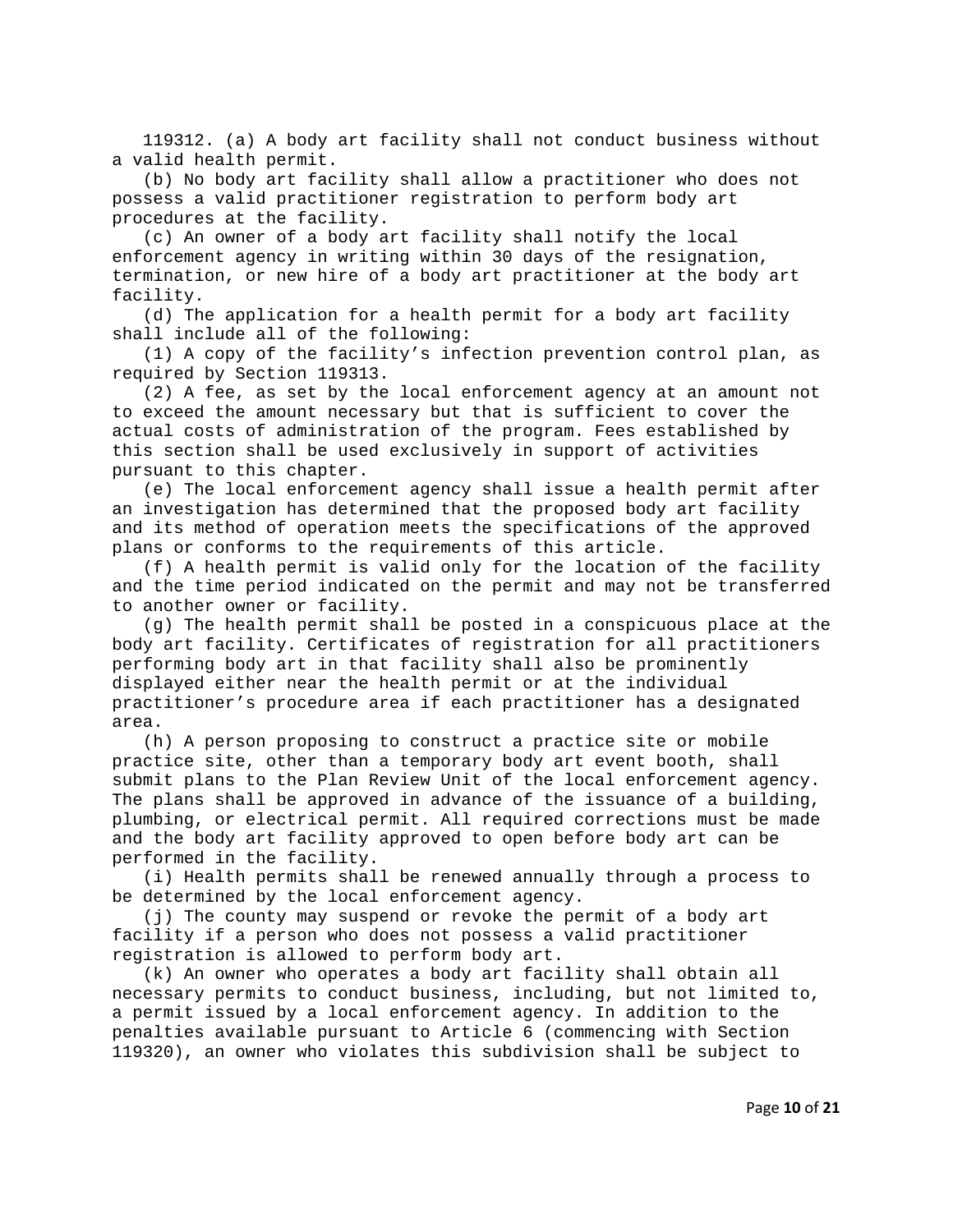the closure of the facility and a penalty not to exceed three times the cost of the permit.

 119313. (a) A body art facility shall maintain and follow a written Infection Prevention and Control Plan, provided by the owner or established by the practitioners, specifying the procedures to achieve compliance with each applicable requirement of this chapter.

 (b) The Infection Prevention and Control Plan shall include all of the following:

 (1) Procedures for cleaning and decontaminating environmental surfaces.

(2) Procedures for cleaning, decontaminating, packaging,

sterilizing, and storing reusable instruments.

 (3) Procedures for protecting clean instruments and sterile instrument packs from exposure to dust and moisture during storage.

 (4) A setup and teardown procedure for any form of body art performed at the body art facility.

 (5) Techniques to prevent the contamination of instruments or the procedure site during the performance of body art.

(6) Procedures for safe handling and disposal of sharps waste.

 (c) The Infection Prevention and Control Plan shall be revised when changes are made in infection prevention practices, procedures, or tasks.

 (d) Onsite training on the facility's Infection Prevention and Control Plan shall take place when tasks where occupational exposure may occur are initially assigned, any time there are changes in the procedures or tasks, and when new technology is adopted for use in the facility, but not less than once each year.

 (e) Records of training required pursuant to this section shall be maintained for three years and shall be available for inspection upon request of the enforcement officer.

 119314. (a) With the exception of a temporary demonstration booth, as specified in Sections 119317 and 119318, a body art facility shall comply with all of the following:

(1) Have floors, walls, and ceilings.

 (2) Have floors and walls that are smooth, nonabsorbent, free of open holes, and washable.

(3) Be free of insect and rodent infestation.

 (4) Be separate from any residential areas used for sleeping, bathing, or meal preparation. A body art facility associated with a residential dwelling shall have a separate entrance and toilet facility, and shall not have a door allowing direct access between the body art facility and the residential dwelling.

 (5) Have adequate toilet facilities, in accordance with the specifications of the State Building Standards Code, local building standard codes, and any other local ordinance. The sink shall be supplied with hot and cold running water, containerized liquid soap, and single-use paper towels that are dispensed from a wall-mounted, touchless dispenser.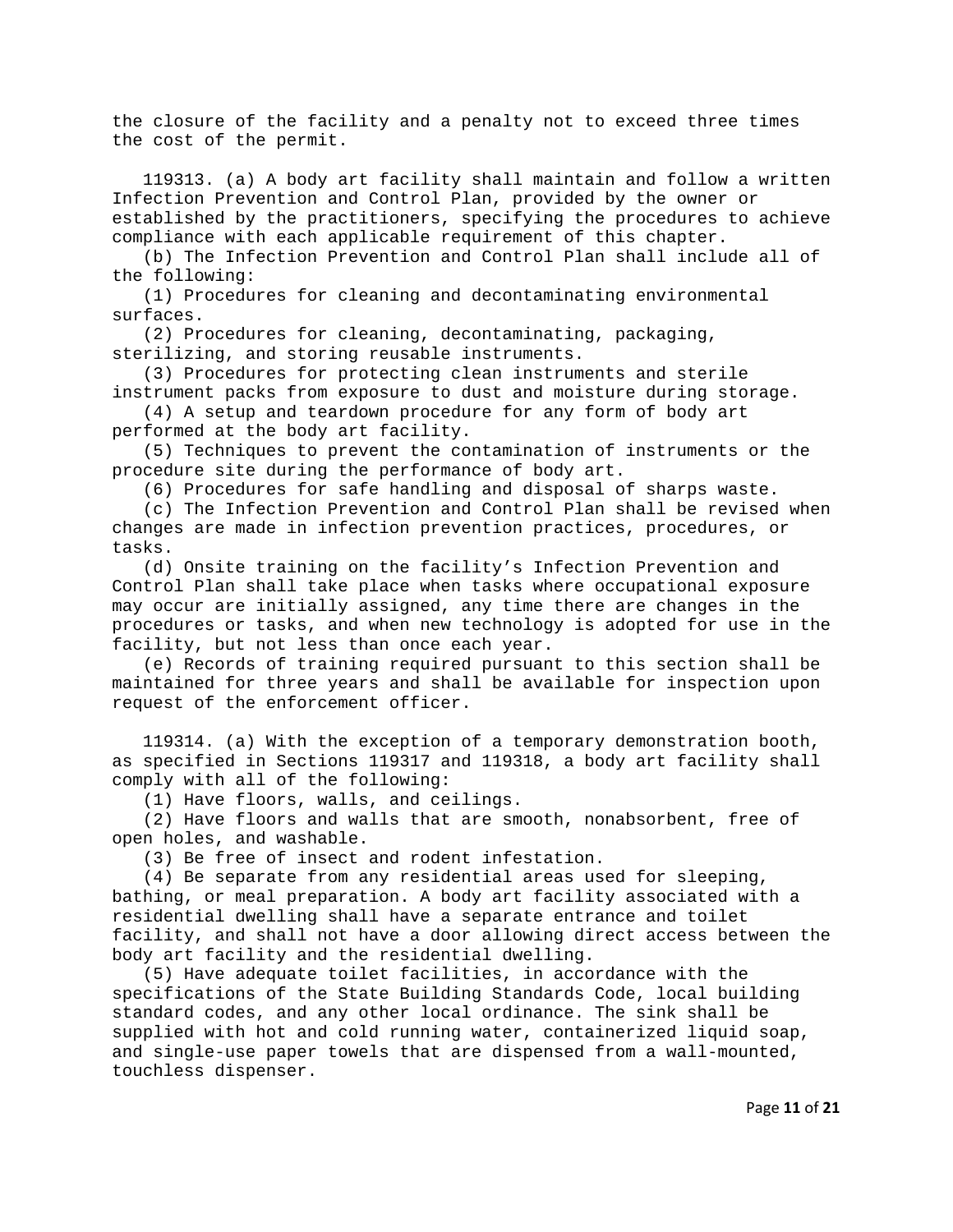(b) Procedure areas in a body art facility shall meet all of the following standards:

 (1) Be equipped with a light source that provides adequate light at the procedure area.

 (2) Be separated, by a wall or ceiling-to-floor partition, from nail and hair activities.

 (3) Be separated from all business not related to body art, at the discretion of the local enforcement agency.

 (4) Be equipped with a sink supplied with hot and cold running water, containerized liquid soap, and single-use paper towels that are dispensed from a wall-mounted, touchless dispenser that is accessible to the practitioner.

 (5) All sinks shall be permanently plumbed and meet local building and plumbing codes. Facilities that were issued a permit prior to January 1, 2014, shall have until July 1, 2014, to comply with this section.

 (6) All counter surfaces and service trays shall have a smooth, durable, and nonabsorbent finish.

 (c) Decontamination and sterilization areas within a body art facility shall meet all of the following requirements:

 (1) Be separated from procedure areas by a space of at least five feet or by a cleanable barrier.

 (2) Be equipped with a sink, hot and cold running water, containerized liquid soap, and single-use paper towels dispensed from a wall-mounted, touchless dispenser that is readily accessible to the practitioner.

(d) Each procedure area shall have lined waste containers.

 (e) Each procedure area shall have a sharps waste container that meets the following requirements:

 (1) The sharps waste container shall be portable, if portability is necessary to ensure that the sharps waste container is within arm's reach of the practitioner.

 (2) The sharps waste container shall be labeled with the words "sharps waste" or with the international biohazard symbol and the word "BIOHAZARD."

 (3) All sharps waste produced during the process of tattooing, body piercing, or the application of permanent cosmetics shall be disposed by either of the following methods:

 (A) Removal and disposal by a licensed waste hauler. Materials shall be disposed of at a licensed treatment facility or removed and transported through a mail-back system authorized by the State Department of Public Health.

 (B) As solid waste, after being disinfected by a method approved by the department pursuant to paragraph (3) of subdivision (a) of Section 118215.

 (4) Documentation of proper disposal of sharps waste shall be maintained for three years and shall be available for inspection at the request of the enforcement officer.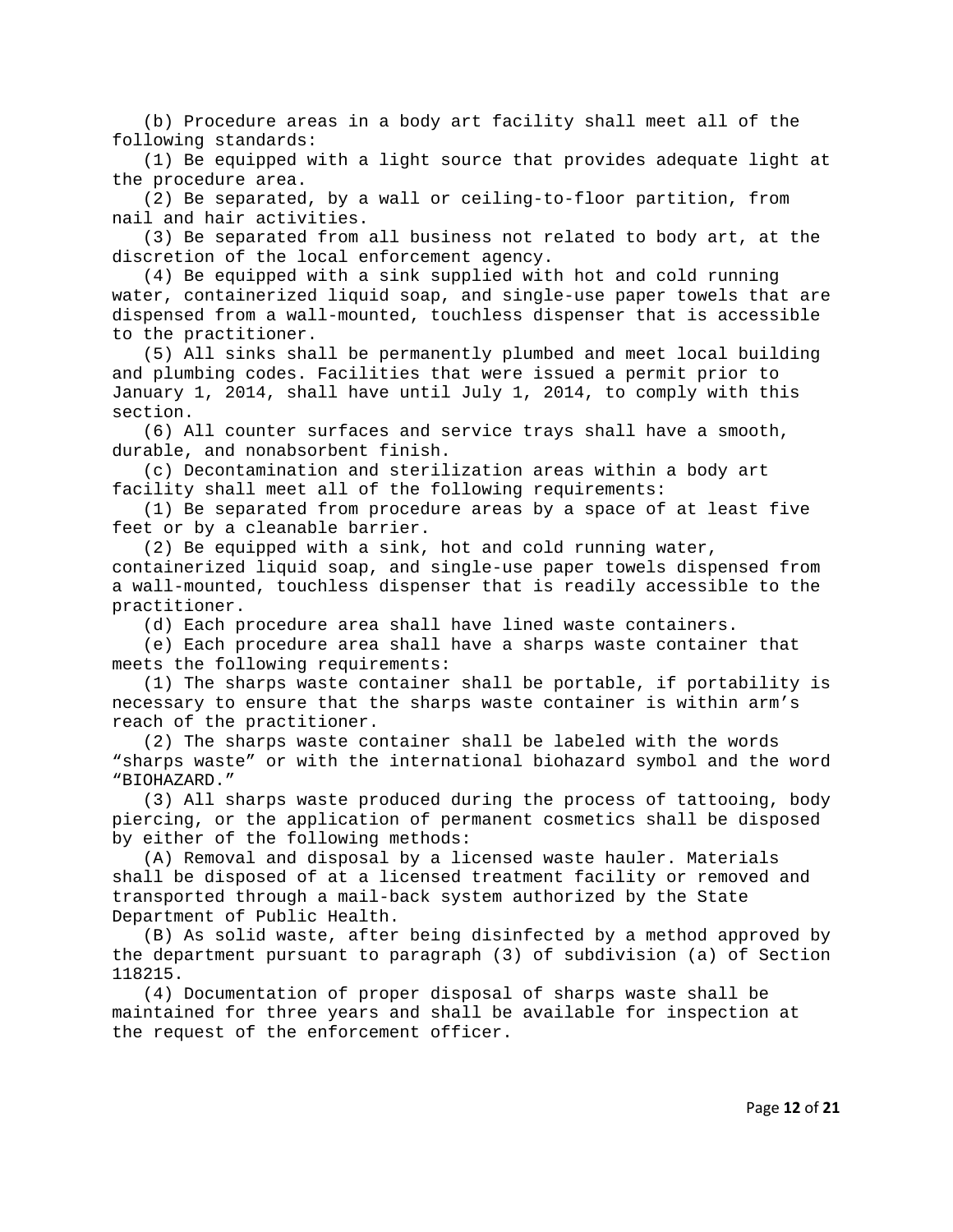(f) No animals shall be allowed in the procedure area or the decontamination and sterilization area except service animals, as defined by the federal Americans with Disabilities Act.

 119315. A body art facility shall conform to the following sterilization procedures:

 (a) Clean instruments to be sterilized shall first be sealed in sterilization packaging that contain either a sterilizer indicator or process indicator, unless instruments are being processed for immediate use. The outside of the pack shall be labeled with the name of the instrument if not immediately identifiable, the date sterilized, and the initials of the person operating the sterilizing equipment unless instruments are being sterilized for immediate use.

 (b) Sterilizers shall be loaded, operated, decontaminated, and maintained according to manufacturer's directions, and shall meet all of the following standards:

 (1) Only equipment manufactured for the sterilization of medical instruments shall be used.

 (2) Sterilization equipment shall be tested using a commercial biological indicator monitoring system after the initial installation, after any major repair, and at least once per month. The expiration date of the monitor shall be checked prior to each use.

 (3) Each sterilization load shall be monitored with mechanical indicators for time, temperature, and pressure. Each sterilization load shall include, at a minimum, a Class V integrator.

 (4) Biological indicator monitoring test results shall be recorded in a log that shall be kept on site for three years after the date of the results.

 (5) A written log of each sterilization cycle shall be maintained for three years, shall be available for inspection by the enforcement officer, and shall include all of the following information:

(A) The date of the load.

(B) A list of the contents of the load.

(C) The exposure time and temperature.

(D) The results of the Class V integrator.

 (E) For cycles where the results of the biological indicator monitoring test are positive, how the items were cleaned, and proof of a negative test before reuse.

 (c) Clean instruments and sterilized instrument packs shall be placed in clean, dry, labeled containers, or stored in a labeled cabinet that is protected from dust and moisture.

 (d) Sterilized instruments shall be stored in the intact sterilization packaging or in the sterilization equipment cartridge until time of use.

 (e) Sterile instrument packs shall be evaluated at the time of storage and before use. If the integrity of a pack is compromised, including, but not limited to, cases where the pack is torn, punctured, wet, or displaying any evidence of moisture contamination, the pack shall be discarded or reprocessed before use.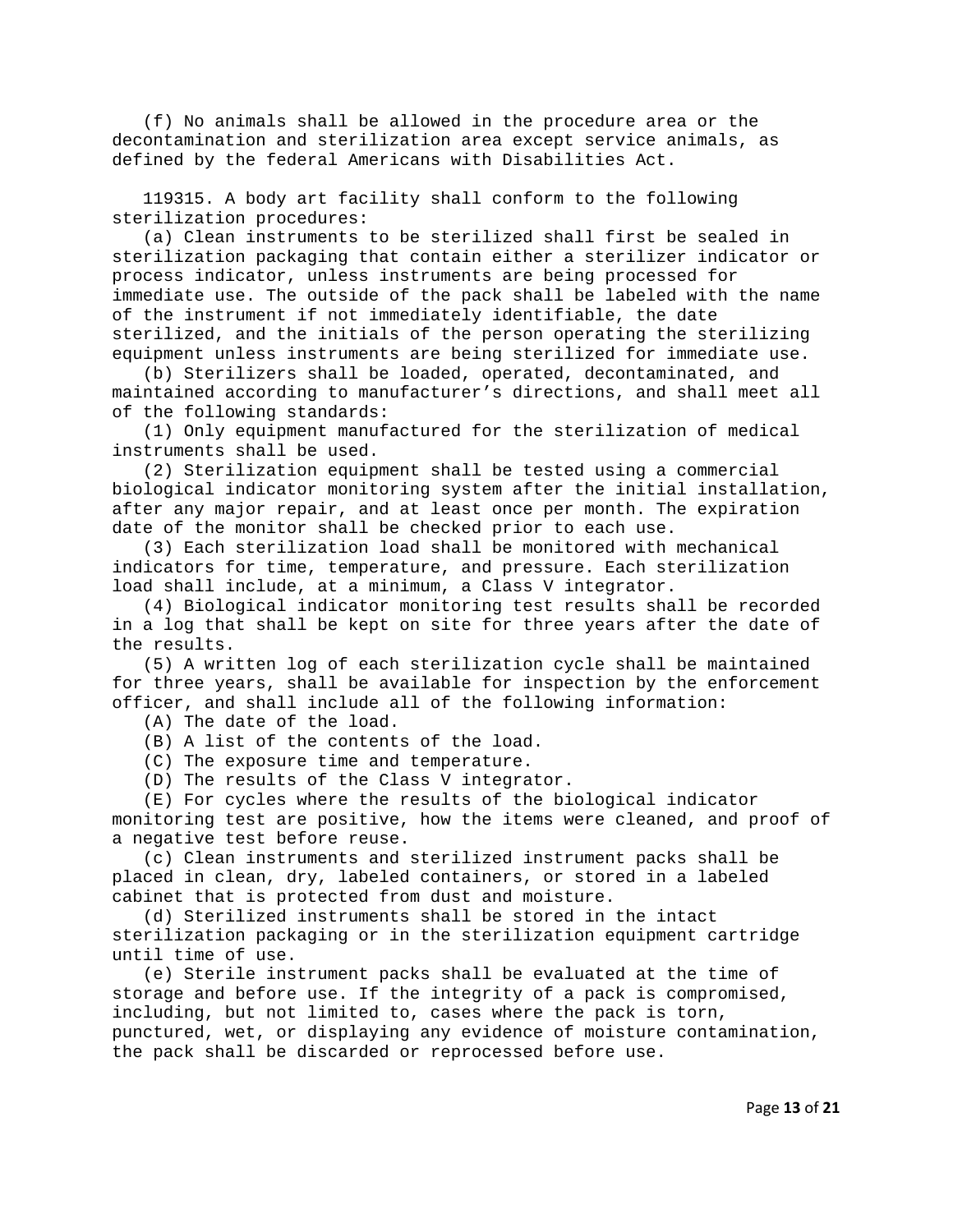(f) A body art facility that does not afford access to a decontamination and sterilization area that meets the standards of subdivision (c) of Section 119314 or that does not have sterilization equipment shall use only purchased disposable, single-use, presterilized instruments. In place of the requirements for maintaining sterilization records, the following records shall be kept and maintained for a minimum of 90 days following the use of the instruments at the site of practice for the purpose of verifying the use of disposable, single-use, pre-sterilized instruments:

(1) A record of purchase and use of all single-use instruments.

 (2) A log of all procedures, including the names of the practitioner and client and the date of the procedure.

 (3) Written proof on company or laboratory letterhead showing that the pre-sterilized instruments have undergone a sterilization process. Written proof shall clearly identify the instruments sterilized by name or item number and shall identify the lot or batch number of the sterilizer run.

Article 4.5 Mobile Body Art Facilities

 119316. (a) A mobile body art facility shall meet all the applicable requirements in Article 1 (commencing with Section 119300) to Article 4 (commencing with Section 119312), inclusive and Article 6 (commencing with Section 119319), unless specifically exempted by this article.

 (b) A mobile body art facility that is either a special purpose commercial modular and coach, as defined by Section 18012.5, or a commercial modular coach, as defined by Section 18001.8, shall be certified by the Department of Housing and Community Development, consistent with Chapter 4 (commencing with Section 18025) of Part 2 of Division 13, and regulations promulgated pursuant to that chapter.

 (c) The Department of Motor Vehicles occupational licensing requirements, Division 5 (commencing with Section 11100) of the Vehicle Code, shall also apply to these mobile body art facilities.

 (d) The local enforcement agency shall approve all equipment installation prior to operation.

 119316.1. A mobile body art facility shall have all of the following:

 (a) A fixed hand wash sink in the procedure area for the exclusive use of the practitioner that meets all of the following requirements:

 (1) Availability of containerized liquid soap and single-use paper towels that are dispensed from a wall-mounted, touchless dispenser.

 (2) A pressurized supply of at least five gallons of potable water. (3) Warm water.

 (4) The sink measures at least nine inches wide, nine inches long, and five inches deep.

 (b) All counter surfaces and service trays shall have a smooth, durable, and nonabsorbent finish.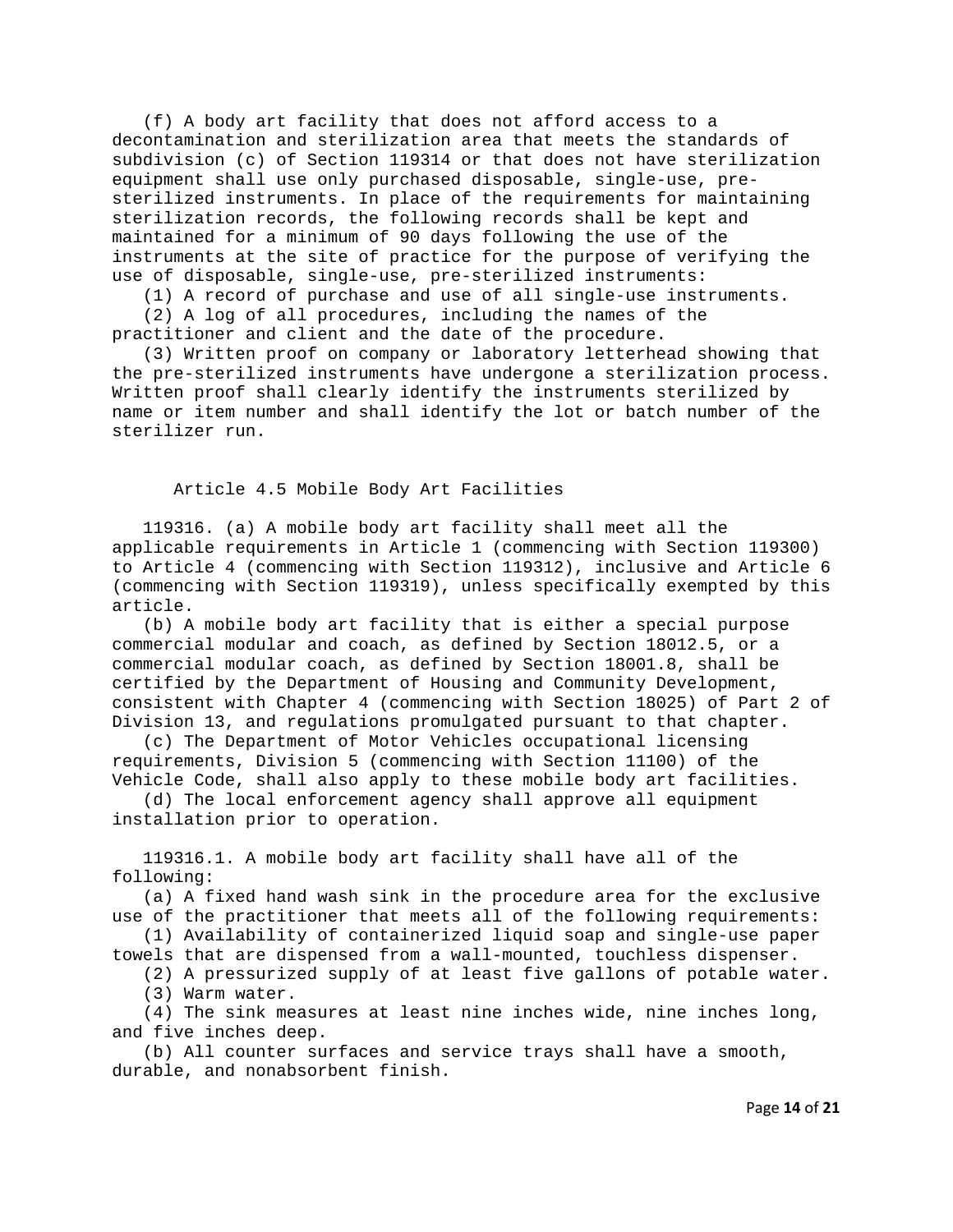(c) A waste water tank that shall be sized to be a minimum of 1.5 times the size of the potable water tank.

 119316.2. (a) All body art procedures shall be completed inside the mobile body art facility.

 (b) The mobile body art facility's doors and windows shall remain closed during procedures.

 (c) Notwithstanding subdivision (b), a mobile body art facility may keep doors or windows open during a procedure only if the openings are covered by a screen constructed to cover the entirety of the opening that is the equivalent of a 16 mesh per square inch screen or better.

 119316.3. A mobile body art facility shall use only purchased disposable, single-use, pre-sterilized instruments.

 119316.4. A mobile body art facility shall only be operated within 200 feet of an accessible restroom.

 119316.5. A mobile body art facility shall be used exclusively for performing body art and shall not be used as a living space or residence.

Article 5. Temporary Body Art Facilities

 119317. A practitioner may, in the local jurisdiction of registration, practice in a temporary demonstration booth for no more than seven days in a 90-day period. The demonstration booth shall meet all of the following requirements:

 (a) Be located within a building that has hand washing facilities with hot and cold running water, soap, and single-use paper towels to which practitioners have direct access.

 (b) Constructed with a partition of at least three feet in height separating the procedure area from the public.

 (c) Have floor space of at least 50 square feet for each practitioner.

(d) Be free of insect or rodent infestation.

(e) Used exclusively for performing body art.

 (f) Equipped with adequate light available at the level where the practitioner is performing body art.

 (g) (1) For temporary body art events consisting of one demonstration booth, the booth shall be equipped with hand washing equipment that, at a minimum, consists of containerized liquid soap, single-use paper towels, a five-gallon or larger container of potable water accessible via spigot, and a wastewater collection and holding tank of corresponding size. Potable water shall be refilled and the holding tank evacuated frequently to provide uninterrupted use, or as determined by the local enforcement agency.

 (2) For temporary body art events consisting of two or more demonstration booths, practitioner hand wash areas shall be provided throughout the event. The hand wash areas shall be located within a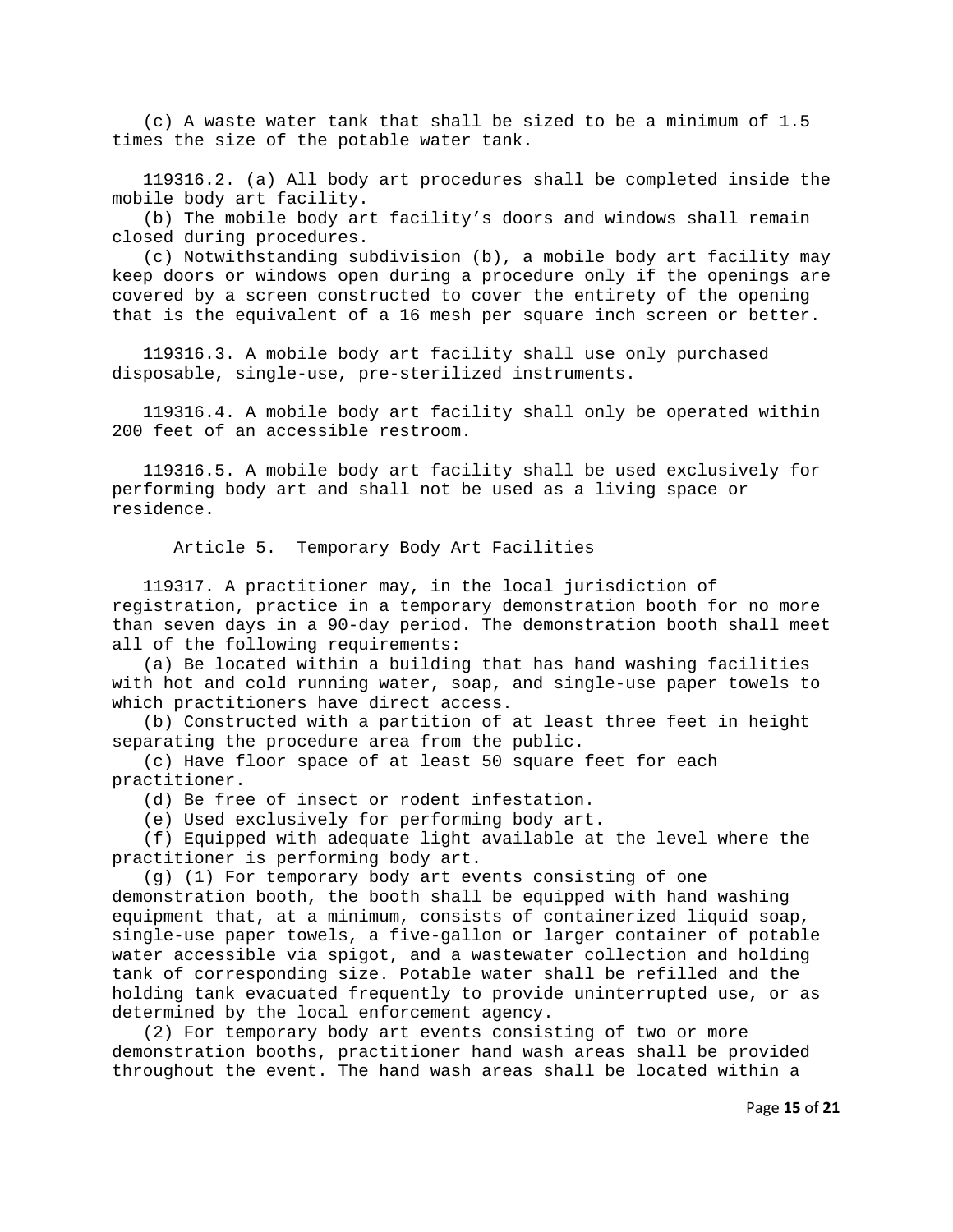booth with partitions at least three feet in height separating the hand wash area from the public. The area shall be equipped with a commercial, self-contained hand wash station that consists of containerized liquid soap, single-use paper towels, a storage capacity of five gallons or more of potable water, and a trash receptacle. The sponsor shall provide one hand wash area for every two demonstration booths at the event.

(h) Have smooth, cleanable flooring.

 (i) No food, drink, or tobacco products are permitted in the demonstration booth.

 (j) Not allow animals within the confines of the demonstration booth.

 (k) Be operating with all necessary permits to conduct business. In addition to the penalties available pursuant to Article 6 (commencing with Section 119320), a sponsor or practitioner who violates this subdivision shall be subject to closure of the temporary body art event or a penalty not to exceed three times the cost of the permit or both closure and the penalty.

 119317.5. A local enforcement agency may establish a fee not to exceed the amount necessary, but that is sufficient to cover, the actual costs of the administration of Section 119317.

 119318. (a) The sponsor of a temporary body art event shall obtain all necessary permits to conduct business in the jurisdiction where the event will be held. The sponsor shall submit a complete temporary facility permit application to the local enforcement agency a minimum of 30 days prior to the date of the scheduled event. A local enforcement agency may establish a fee not to exceed the amount necessary, but that is sufficient to cover, the actual costs of the administration of this section. In addition to the penalties available pursuant to Article 6 (commencing with Section 119320), a sponsor who violates this subdivision shall be subject to closure of the temporary body art event and a penalty not to exceed three times the cost of the permit.

 (b) The sponsor shall not allow a person to perform body art procedures at the event unless the person has a valid body art practitioner registration.

 (c) The sponsor of a temporary body art event shall be responsible for ensuring the availability of support facilities and supplies for practitioners and vendors, including, but not limited to:

 (1) A demonstration booth that meets the requirements of subdivisions (a) to (k), inclusive, of Section 119317.

 (2) Restrooms that have flush toilets supplied with toilet paper, and hand wash sinks supplied with hot and cold potable running water, soap, and single-use paper towels to which practitioners have direct access.

(3) Sharps waste containers for each demonstration booth.

 (4) The use of a licensed medical waste disposal company for removal of all sharps waste containers used during the body art event.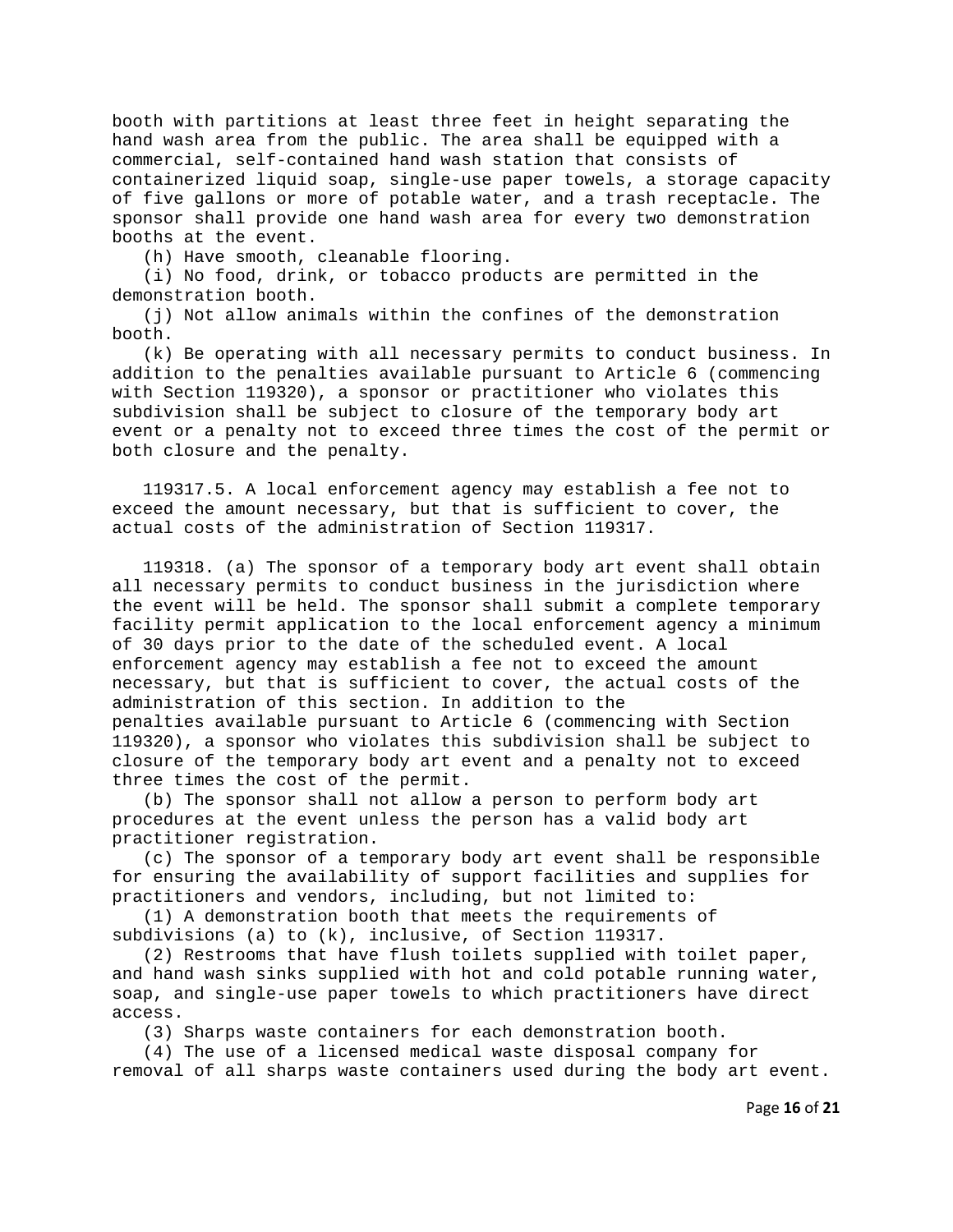(5) Frequent trash pickup from demonstration booths.

 (6) Wastewater removal and potable water recharge for hand wash areas at a frequency that will provide uninterrupted use, or as determined by the local enforcement agency.

 (7) When applicable, decontamination and sterilization area that is separated from a procedure area by at least five feet or by a cleanable barrier.

 (8) Adequate backup supplies that have been stored in compliance with subdivision (d) of Section 119315 and that can be purchased by practitioners, including, but not limited to:

(A) Pre-sterilized tattoo needles.

(B) Pre-sterilized needle tubes.

 (C) Pre-sterilized piercing instruments, including, but not limited to, needles, receiving tubes, corks, marking tools, and forceps.

(D) Plastic bags, barrier film, clip cord covers, and plastic wrap.

- (E) Ink cups.
- (F) Nitrile and latex gloves.
- (G) Single-use tubes of water-based and petroleum-based lubricants.
- (H) Absorbent dressing materials.
- (I) All forms and documents required to perform body art,

including, but not limited to, client consent forms, medical history forms, aftercare instructions, and single-use instrument logs.

 (d) The name, telephone number, and directions to an emergency room near the temporary body art event shall be posted in a conspicuous location.

 (e) Each practitioner working in a booth at a temporary body art event shall display his or her certificate of registration, or keep the certificate in a folder that is available for inspection upon request of the enforcement officer or a client.

## Article 6. Enforcement

 119319. (a) An enforcement officer may enter a body art facility during the facility's hours of operation and other reasonable times to do any of the following:

 (1) Conduct inspections, issue citations, and secure samples, photographs, or other evidence from a body art facility, or any facility suspected of being a body art facility.

 (2) Check the Infection Prevention and Control Plan, required pursuant to Section 119313, to determine if persons working in the facility are following the plan, and to determine if the plan is in compliance with this chapter.

 (3) Secure as evidence documents, or copies of documents, including the Infection Prevention and Control Plan, or any record, file, paper, process, invoice, or receipt for the purpose of determining compliance with this chapter.

 (b) A written report shall be made and a copy shall be supplied or mailed to the owner or practitioner at the completion of an inspection or investigation.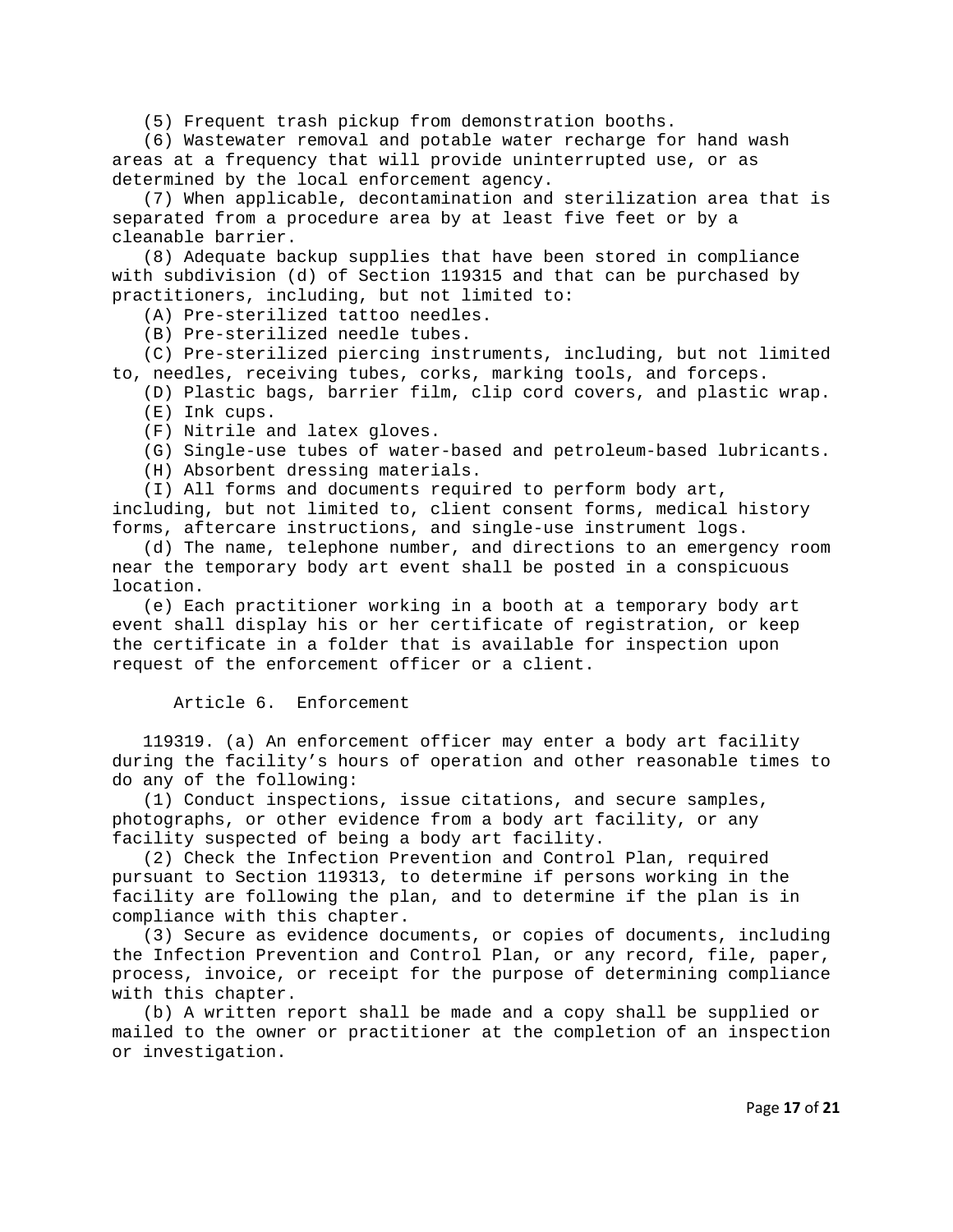(c) Based upon inspection findings or other evidence, an enforcement officer may impound instruments that are found to be unsafe to use, used in an unapproved manner, or used in an unapproved location. Within 30 days, the local enforcement agency that has impounded the equipment shall commence proceedings to release the instrument or to seek administrative or legal remedy for its disposal.

 (d) It is a violation of this chapter for the owner or a person working in a body art facility to do any of the following:

(1) Conceal records or evidence, or to withhold evidence.

 (2) Interfere with the performance of the duties of an enforcement officer.

 (3) Make a false statement, representation, certification, record, report, or otherwise falsify information required to be submitted or maintained pursuant to this chapter.

 119320. (a) A certificate of registration or a health permit may be suspended by a local enforcement agency for a violation of this chapter.

 (b) A body art facility or practitioner whose certificate of registration or health permit has been suspended shall cease doing business until the certificate or permit has been reinstated. Suspension of the registration of one practitioner in a body art facility does not affect the status of other practitioners in the facility unless the violation or violations are for conditions or equipment that affects the ability of all the practitioners in the facility to comply with the provisions of this chapter.

 (c) A body art facility for which the health permit has been revoked shall close and remain closed until a new health permit has been issued.

 (d) Whenever an enforcement officer finds that a practitioner or body art facility is not in compliance with the requirements of this chapter, the enforcement officer shall issue a notice to comply or a notice of violation to the registrant or permit holder setting forth the acts or omissions with which the registrant or permit holder is charged, and informing him or her of a right to a hearing, if requested, to show cause why the registration or permit should not be suspended or revoked.

 (e) (1) A written request for a hearing shall be made by the registrant or permit holder within 15 calendar days after receipt of the notice.

 (2) The hearing shall be held within 15 calendar days of the receipt of a request for a hearing. Upon written request of the registrant or permit holder, the hearing officer may postpone a hearing date, if circumstances warrant the action.

 (f) A failure to request a hearing within 15 calendar days after receipt of the notice shall be deemed a waiver of the right to a hearing.

 (g) The hearing officer shall issue a written notice of decision to the registrant or permit holder within five working days following the hearing. In the event of a suspension or revocation, the notice shall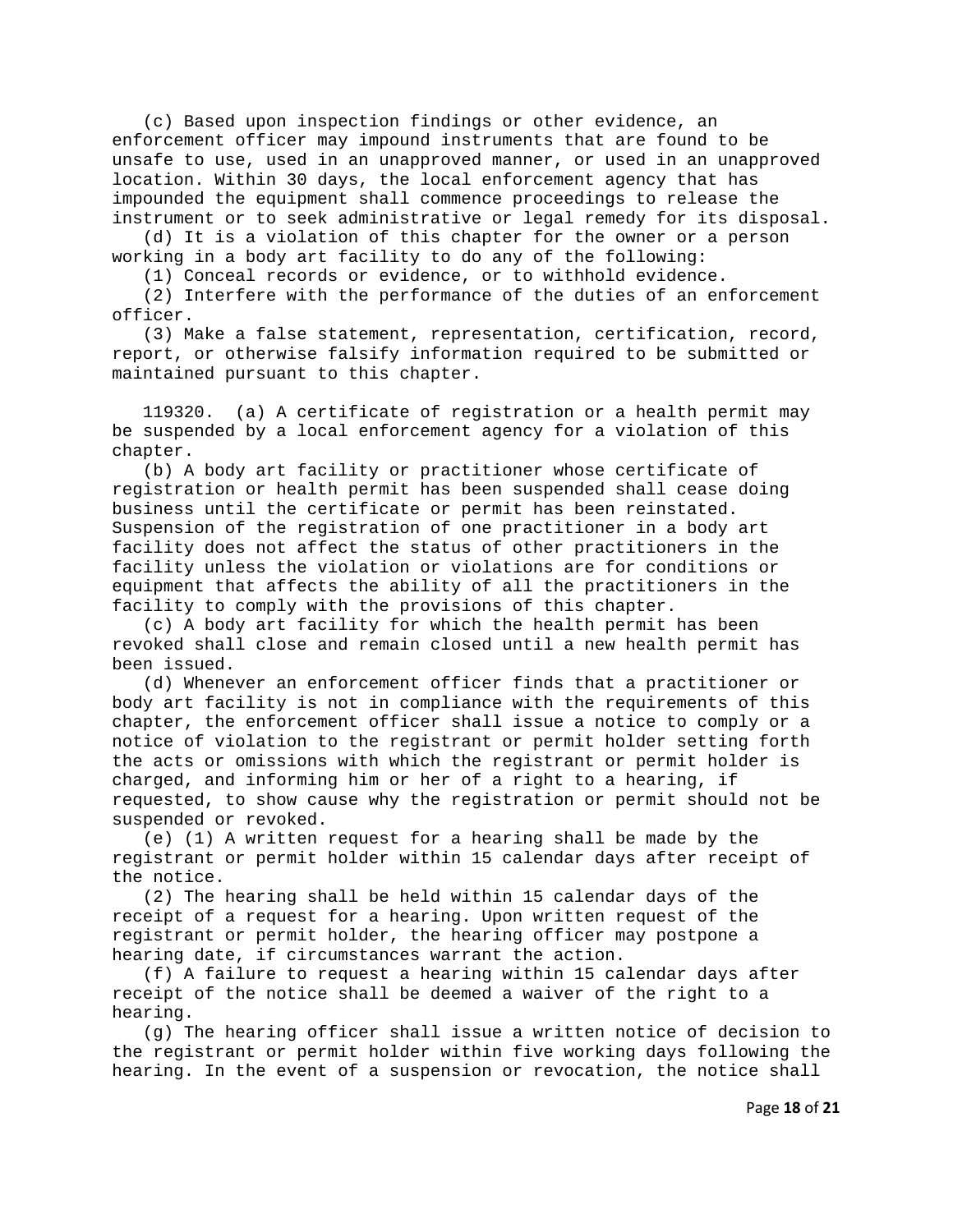specify the acts or omissions with which the registrant or permit holder is charged, and shall state the terms of the suspension or that the registration or health permit has been revoked.

 (h) A certificate of registration or health permit may be reinstated or a new certificate of registration or health permit issued if the local enforcement agency determines that the conditions that prompted the suspension or revocation no longer exist.

 119321. If an imminent health hazard is found, the enforcement officer may suspend a registration temporarily and order the practitioner to cease operation if the hazard is not corrected. If the hazard affects the entire body art facility, then the entire facility may be closed immediately. Whenever a registration or health permit is suspended as the result of an imminent health hazard, the enforcement officer shall issue to the registrant or permit holder a notice setting forth the acts or omissions being charged, specifying the pertinent code section, and informing the registrant or permit holder of the right to a hearing.

 119322. The local enforcement agency may, after providing opportunity for a hearing, modify, suspend, or revoke a certificate of registration or a health permit for serious or repeated violations of any requirement of this chapter or for interference in the performance of the duty of the enforcement officer.

 119323. Performing body art without being registered, performing body art at an unpermitted location, operating a body art facility without a health permit, or operating a temporary body art event without a permit shall be a misdemeanor. The local enforcement agency may also assess an administrative penalty in an amount not less than twenty-five dollars (\$25) and not more than one thousand dollars (\$1,000) for violation of any provision of this chapter. All fines are to be retained by the local enforcement agency for enforcement of the provisions of this chapter.

 119324. A city, county, or city and county may adopt regulations or ordinances that do not conflict with, or are more stringent than, the provisions of this chapter as they relate to body art.

 119324.5. The local fees imposed pursuant to this chapter shall not exceed the reasonable costs to a local government for issuing licenses and permits, performing investigations, inspections, and audits, enforcing orders, and the administrative enforcement and adjudication thereof.

Article 7. Mechanical Stud and Clasp Ear Piercing

 119325. (a) The piercing of the ear with a mechanical stud and clasp device does not constitute body art or body piercing as defined in this chapter. It is the intent of the Legislature, in enacting this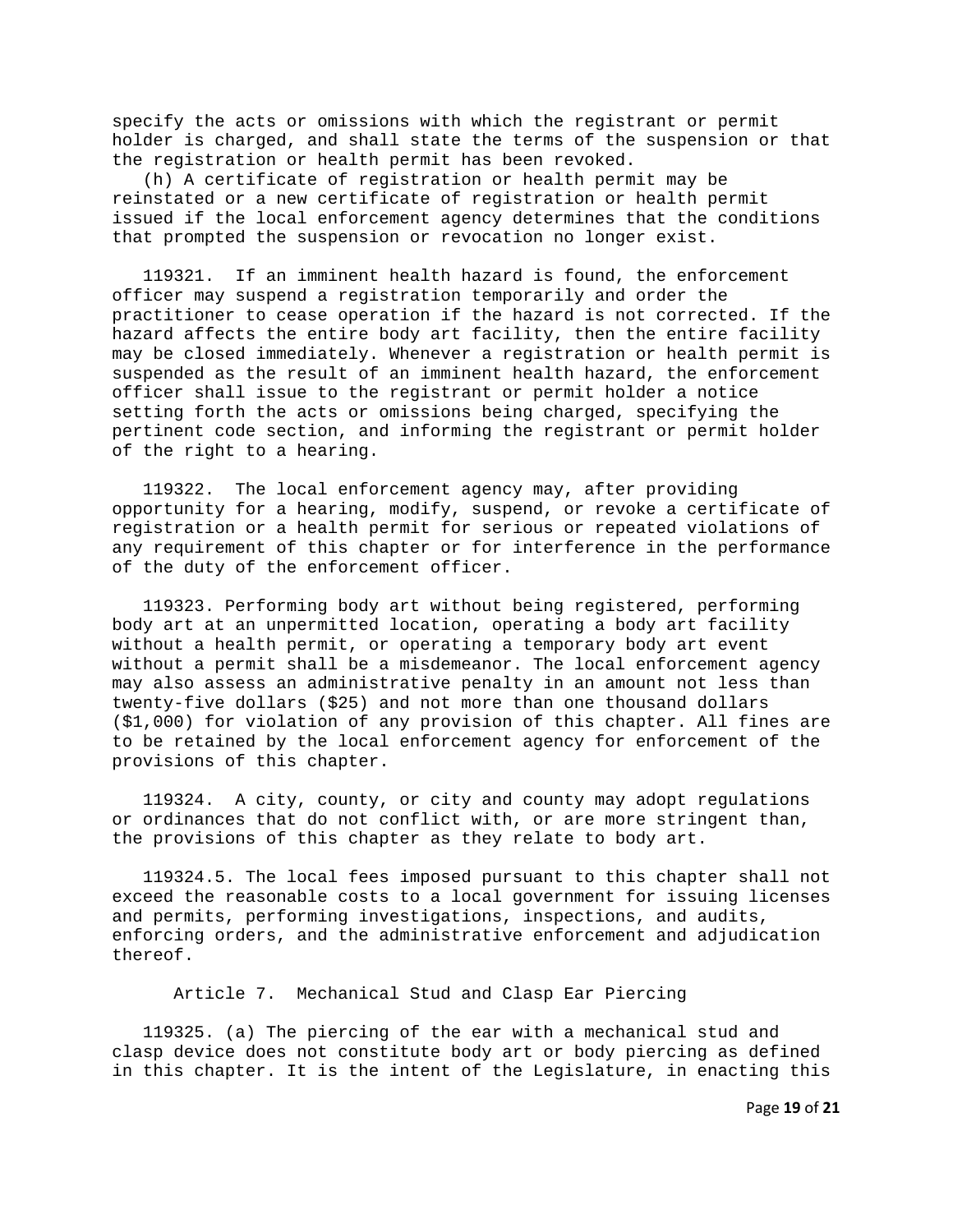article, to provide uniform and statewide requirements for the performance of ear piercing with a mechanical stud and clasp device. The piercing of an ear with a mechanical stud and clasp device shall only be subject to the requirements in this article.

 (b) The area within a facility where mechanical stud and clasp ear piercing is conducted shall be safe and sanitary and shall not constitute a threat to the public health and safety, as reasonably determined by the local enforcement agency.

 (c) The mechanical stud and clasp device that is used to pierce an ear pursuant to this article shall be single-use, pre-sterilized, stud and clasp only.

 (d) The single-use mechanical stud and clasp device used to pierce an ear pursuant to this article shall meet the jewelry requirements in subdivision (e).

 (e) Only jewelry made of ASTM F138, ISO 5832-1, and AISI 316L or AISI 316LVM implant grade stainless steel, solid 14-karat through 18 karat yellow or white gold, niobium, ASTM F136 6A4V titanium, platinum, or other materials found to be equally biocompatible shall be placed in newly pierced skin.

 119326. (a) The local enforcement agency may require a facility that provides mechanical stud and clasp ear piercing services to submit a notification form, which shall be provided by the local enforcement agency in the jurisdiction in which the facility is located. If the local enforcement agency requires this notification form, the form shall include all of the following information:

 (1) The address of all facilities within the jurisdiction where mechanical stud and clasp ear piercing will be performed.

 (2) A statement that the mechanical stud and clasp ear piercing will be conducted in compliance with the requirements of this article.

 (3) The contact information for the person responsible for compliance with this article and who the local enforcement agency should contact regarding complaints from the public regarding mechanical stud and clasp ear piercing at a facility listed in paragraph (1).

 (b) Information for more than one location within a single jurisdiction with the same owner or operator may be included on a single notification form. If the local enforcement agency requires notification, it shall provide a notification form that allows the owner or operator of more than one facility in the jurisdiction to provide the required notification for all of its facilities in a single form designed for that purpose.

 (c) No person shall be required to provide notification until and unless the local enforcement agency makes a form for this purpose available. Facilities performing mechanical stud and clasp ear piercing on the date the local enforcement agency makes the form available shall have five months from that date in which to complete and submit the form. Facilities that begin performing mechanical stud and clasp ear piercing after the form is made available shall be required to submit the form prior to offering services.